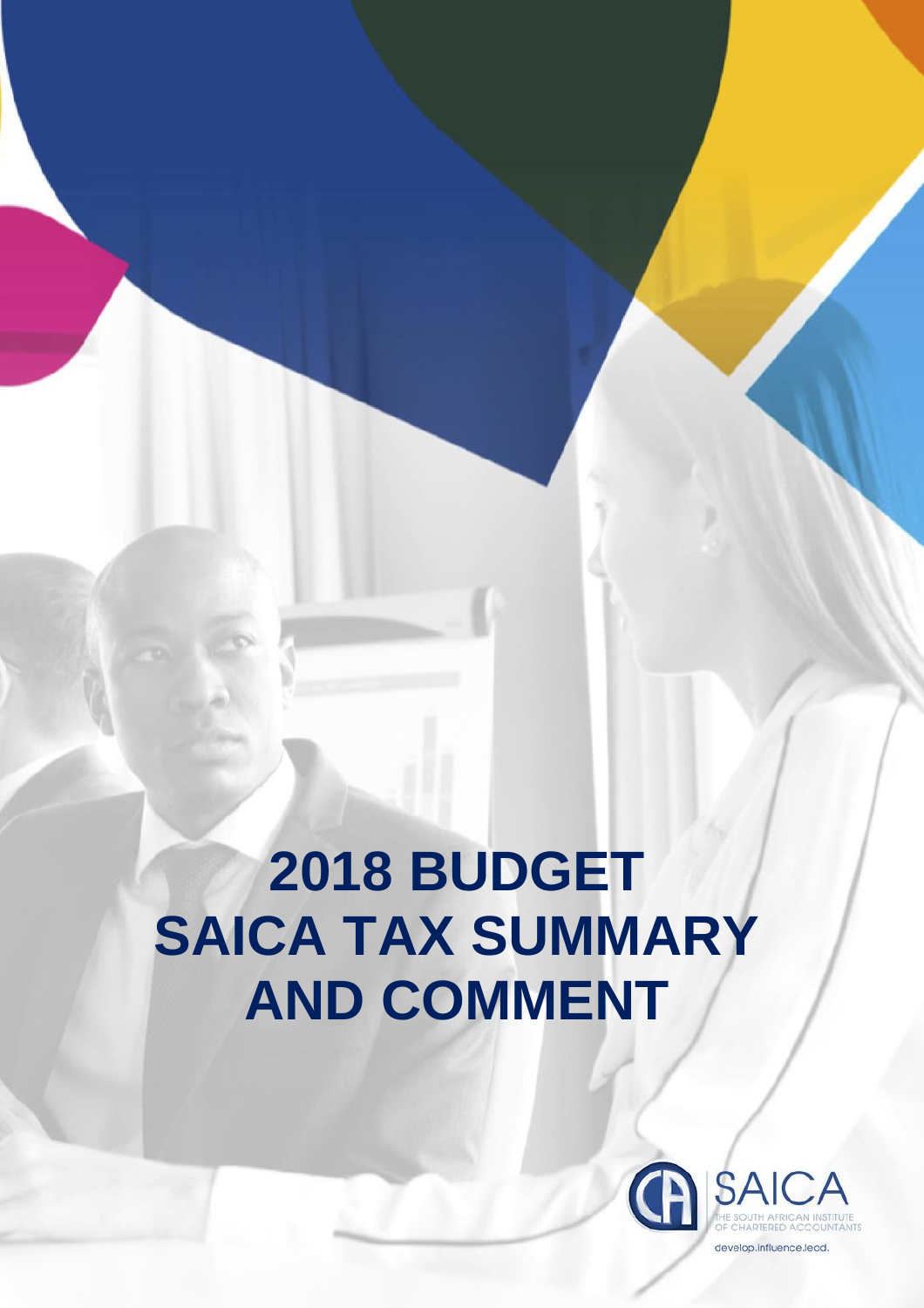|    | <b>CONTENTS</b>                                          |     |
|----|----------------------------------------------------------|-----|
| 1. |                                                          |     |
| 2. |                                                          |     |
| 3. | FOCUS ON IMPROVING TAX ADMINISTRATION AND TAX MORALITY 4 |     |
| 4. |                                                          |     |
|    |                                                          |     |
|    |                                                          |     |
|    |                                                          |     |
|    |                                                          |     |
|    |                                                          |     |
|    |                                                          |     |
| 5. |                                                          |     |
|    |                                                          |     |
|    |                                                          |     |
|    |                                                          |     |
|    |                                                          |     |
| 6. |                                                          |     |
| 7. |                                                          |     |
|    |                                                          |     |
|    |                                                          |     |
|    |                                                          |     |
|    |                                                          |     |
|    |                                                          |     |
| 8. |                                                          |     |
|    |                                                          |     |
|    |                                                          |     |
|    |                                                          |     |
| 9. |                                                          |     |
|    |                                                          |     |
|    |                                                          |     |
|    |                                                          |     |
|    |                                                          |     |
|    |                                                          |     |
|    |                                                          |     |
|    |                                                          |     |
|    |                                                          | .21 |
|    |                                                          |     |
|    |                                                          |     |
|    |                                                          |     |
|    |                                                          |     |
|    |                                                          |     |
|    |                                                          |     |
|    |                                                          |     |
|    |                                                          |     |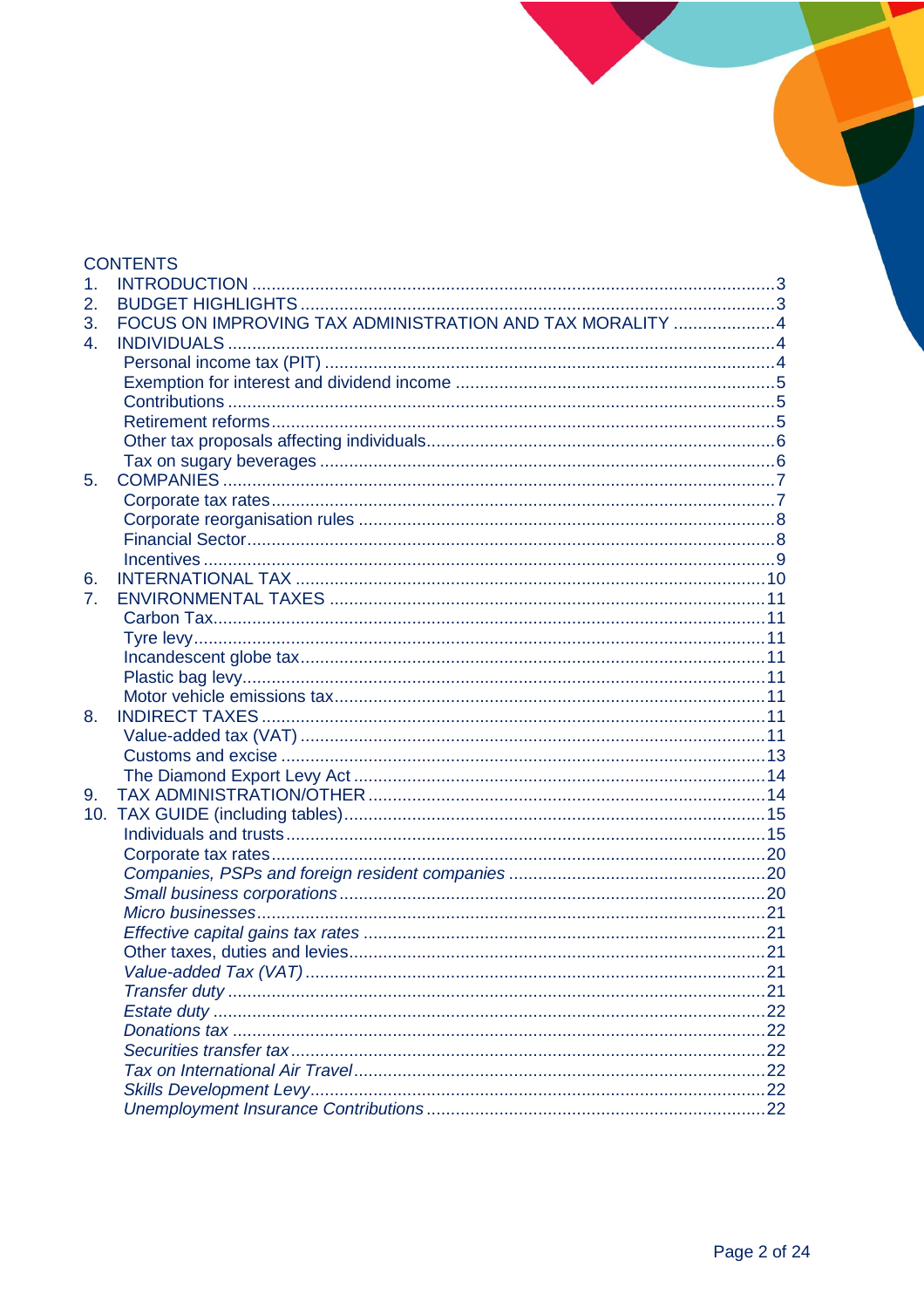# <span id="page-2-0"></span>**1. INTRODUCTION**

The following is a summary of and some comment on the tax related budget proposals announced by the Minister of Finance on 21 February 2018.

# <span id="page-2-1"></span>**2. BUDGET HIGHLIGHTS**

The tax policy proposals are expected to result in an overall increase in certain taxes and levies which will raise an additional R36 billion revenue. Refer to Chapter 4 (page 41) of the 2018 Budget Review documents for further details.

The more significant tax policy proposals are noted below:

 Predicted for the past few years, but never materialising until now, the **VAT rate will increase from 14% to 15%**, with effect from 1 April 2018, which will raise an **additional R22.9 billion** revenue. It is felt that an increase in the VAT rate will have the least harmful effect to economic growth

Social grants will be increased, albeit minimally, to compensate the poor for the increased VAT rate. Furthermore, government feels that this sector will not be as impacted by the increase given the existing zero rating applicable to certain 'basic' food items

- An overall **52c/litre increase in fuel levies**, made up of a 22c/litre increase in the general fuel levy and 30c/litre on the road accident fund levy, both effective from 4 April 2018. This is likely to have an inflationary effect on the economy given the knock on effect on the cost of transport which will translate into an increase in the cost of goods to the consumer. It is estimated that this will raise an **additional R1.2 billion revenue**
- The dutiable value of an **estate exceeding R30 million will be taxed at a rate of 25%** instead of the current rate of 20%, effective from 1 March 2018 (expected to raise R150 million revenue)
- In respect of **donations exceeding R30 million, donations tax will be imposed at 25%** instead of the current rate of 20%
- A 6% to 10% increase in excise duties on alcoholic beverages and an 8.5% increase in duties on tobacco products – potentially raising **R4.3 billion additional revenue**
- Below inflation adjustments to personal income tax brackets will potentially raise an additional R6.8 billion in revenue
- Increase in **ad valorem** customs duties on 'luxury' items consumed by wealthier individuals for example, cars and 'smart phones'
- Increases in the plastic bag levy, the motor vehicle emissions tax and the levy on incandescent light bulbs to promote eco-friendly choices
- Carbon tax to be implemented from 1 January 2019.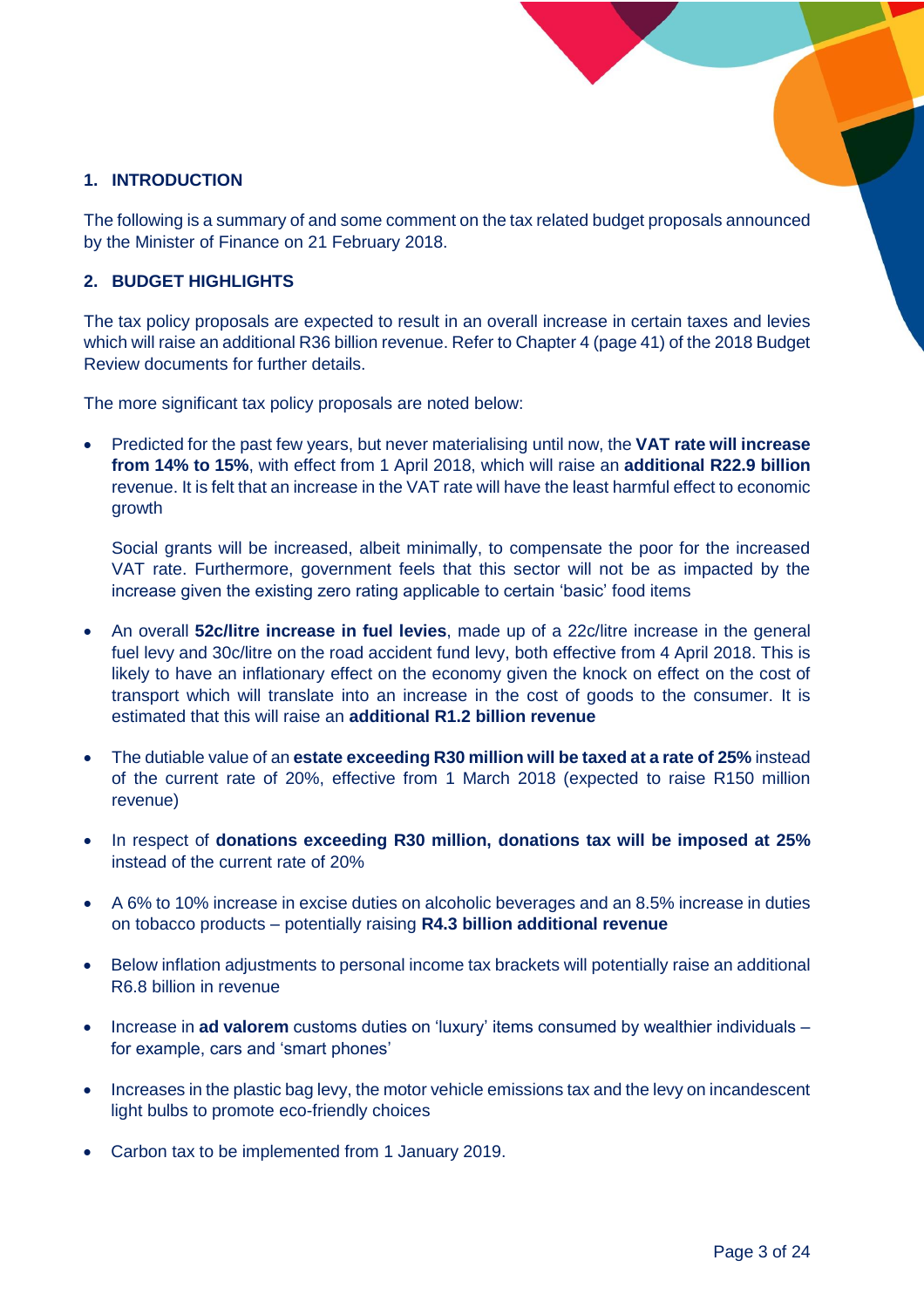# <span id="page-3-0"></span>**3. FOCUS ON IMPROVING TAX ADMINISTRATION AND TAX MORALITY**

As mentioned in the MTBPS, there is growing concern regarding the decline in tax morality as a result of decreasing confidence in the South African Revenue Service and government as a whole, as a result of inefficiencies, corruption and wasteful expenditure. This has a direct impact on the level of compliance and revenue collection.

Taxpayers will no doubt be interested to note that the Minister of Finance (the Minister) echoed what was stated by President Ramaphosa in the recent State of the Nation Address. A commission of inquiry will be established to look at the functioning and governance of the South African Revenue Service (SARS). In the current year, there will be a focus on improving the governance and accountability of SARS, and amendments are proposed to strengthen the operational independence of the Tax Ombud, following recommendations made by the Davis Tax Committee.

# *Addressing fruitless and wasteful expenditure*

To ensure proper governance of public entities and encourage accountability, government proposes that losses or expenditure classified as fruitless and wasteful will not qualify for a tax deduction.

In addition, the powers of the Auditor General will be extended to assist in addressing the rising unauthorised, irregular, fruitless and wasteful expenditure.

## <span id="page-3-1"></span>**4. INDIVIDUALS**

# <span id="page-3-2"></span>**Personal income tax (PIT)**

PIT contributes R482 billion of the total tax collections of R1.217 trillion - i.e. 38% of total tax revenue.

Given that PIT rates increased over the last few years, a decision was taken to retain the highest PIT rate of 45%, which compared to other countries, is relatively high.

It was notable that despite increases in tax rates in prior years, overall PIT collection is estimated at R21.1 billion less than budgeted. Some of the factors that are thought to contribute to this are lower bonus payments, lower increases job losses and potential tax avoidance in response to the increasing tax rates and limited relief. This last aspect was noted in the 2017 Medium Term Budget Policy Statement (MTBPS), when the Minister raised concerns regarding the overall effect on tax morality and taxpayer compliance when over-burdening certain taxpayers. It was felt that a greater increase in individual tax rates would have more negative than positive consequences on overall growth and investment, as compared to an increase in the VAT rate.

As was the case in the prior year, there is minimal relief provided for 'bracket creep', especially in respect of higher income earners – with no adjustment made in the top 4 tax brackets and below inflation adjustments in the bottom 3. The additional tax expected from this lack of relief due to bracket creep, is R6.8 billion. Staying with higher income earners, or 'wealthy individuals' as referred to by National Treasury, there is increased *ad valorem* excise duties on luxury goods and as well as higher estate duties.

The primary tax threshold has increased to R78 150 in 2018/19 (2017/18: R75 750).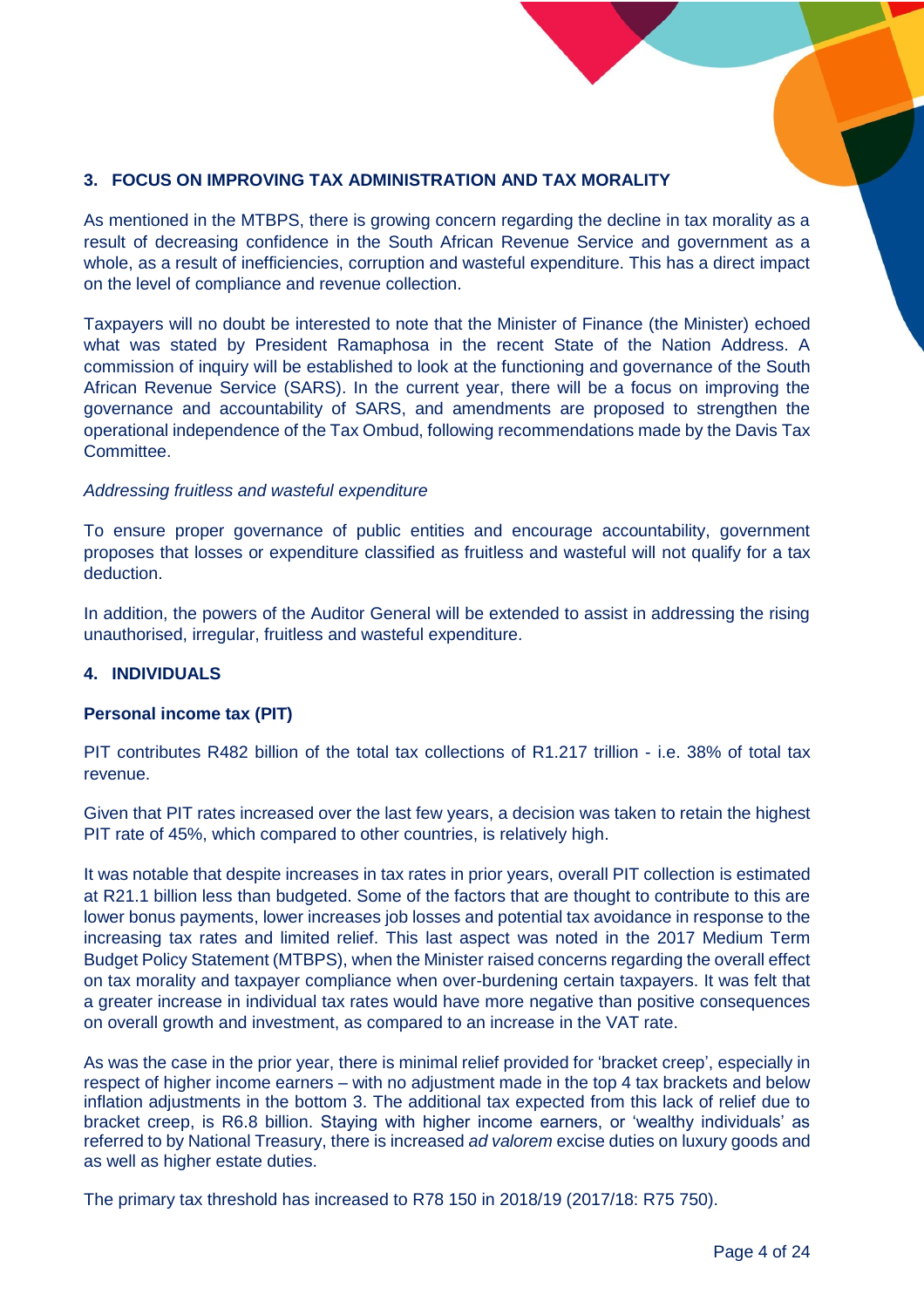Despite the tax rates not increasing, the increase in the VAT rate will have the biggest impact on higher income earners, given that 85% of VAT revenue is contributed by the wealthiest 30% of households. There are also proposals to increase duties on luxury products with duties on motor vehicles to increase to 30%, from 25% and consultations will be held to increase duties on smart phones, at progressive rates – i.e. based on the value of the phones.

## <span id="page-4-0"></span>**Exemption for interest and dividend income**

The annual exemption on interest earned by individuals younger than 65 years (R23 800) for individuals 65 years and older (R34 500) remains the same.

This is in line with the National Treasury policy to encourage the use of Tax Free Investment and to phase out the interest exemption.

Interest earned by non-residents who are physically absent from South Africa for at least 181 days during the 12-month period before the interest accrues and the debt from which the interest arises is not effectively connected to a fixed place of business in South Africa, is exempt.

# <span id="page-4-1"></span>**Contributions**

## *Medical tax credits*

It has been identified that some individuals are excessively benefiting from the medical schemes contribution rebate, specifically where multiple taxpayers contribute toward the medical scheme or expenses of another person (for example, adult children jointly contributing to their elderly mother's medical scheme). Each contributor is currently enjoying a full rebate, even though the joint cost is for a single beneficiary. It is proposed that the medical tax credit should also be apportioned between the various contributors, in cases like these.

Monthly medical scheme fee tax credit will from, 1 March 2018 be increased from R303 to R310 per month for the first two beneficiaries. For each additional beneficiary, the increase will be from R204 to R209. The increases are below inflation and government has earmarked the additional revenue which will flow from the below inflationary rebate to contribute towards funding of the National Health Insurance (NHI). The expected impact is additional revenue of R700m in 2018/19, R640m in 2019/20 and R586m in 2020/21.

This proposal is in line with proposals made in the NHI White Paper released in June 2017. However, it is unlikely that the proposals will have a significant impact on the NHI cost, given that the 2025 estimated cost is in the region of R256 billion.

#### <span id="page-4-2"></span>**Retirement reforms**

## *Tax treatment of contributions to retirement funds situated outside South Africa*

Currently, retirement benefits from a foreign source for employment rendered outside of South Africa is exempt from taxation. The interaction of this exemption with double taxation agreements and other provisions of the Income Tax Act, 1962 (the ITA) will be reviewed to ensure that deduction of contributions will be allowed only in cases where benefits are to be taxable.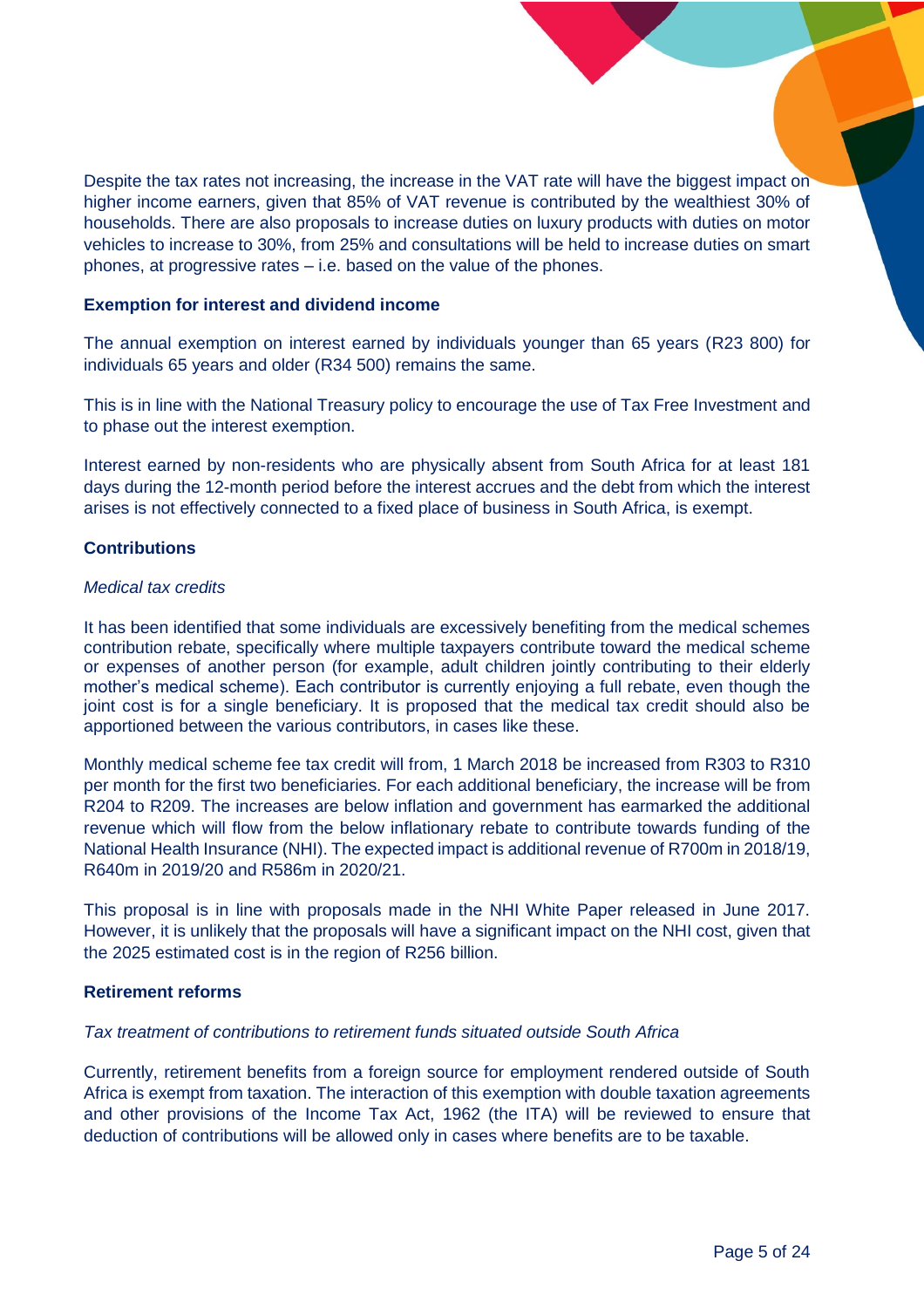# *Align tax treatment of preservation funds upon emigration*

Upon formal emigration, an individual is able to withdraw the full value of their retirement annuity, after paying the applicable taxes. Government will consider aligning the tax treatment of different types of retirement fund withdrawals in such circumstances.

# *Allowing transfers to pension and provident preservation funds after retirement*

In 2017, amendments were made to allow the transfer of pension or provident fund amounts to a retirement annuity fund after the retirement date of an employee. However, pension preservation and provident preservation funds were excluded given that the administration required to disallow once-off withdrawals from these funds was considered too onerous. Industry consultations indicate that the system changes will not be burdensome and it is therefore proposed that transfers to these funds be catered for in the legislation.

# *Rectifying tax anomalies on the transfer of retirement funds*

The transfer of fund amounts between, or within, retirement funds at the same employer has inadvertently led to a tax liability for members, due to the current wording of the legislation. In principle, there should be no additional tax consequence for members if the transfers refer to amounts that have already been contributed to the retirement fund.

Legislative amendments will be retrospectively introduced to correct these unintended tax liabilities.

## <span id="page-5-0"></span>**Other tax proposals affecting individuals**

## *Removing the fringe benefit for preferential interest rates to employees for housing*

In 2014 the fringe benefit that previously applied to employees with remuneration below R250 000 for the acquisition of low-cost housing with a value below R450 000, was removed. Further relief is now proposed, in that loans at preferential interest rates, which are solely for housing, made to employees who satisfy the same remuneration criteria for loans with a value of less than R450 000, will not be subject to fringe benefits tax.

## *Clarifying the tax treatment and obligations of funds managed by bargaining councils*

Bargaining councils were consulted in 2017 regarding the correct tax treatment of employee and employer contributions to, and payments from, bargaining council funds. A general consensus emerged that the majority of existing funds can be accommodated by withholding taxes on contributions at the employer level, which also has the best administrative architecture in place. Transitional arrangements can be considered for a small minority of more complicated fund types to ensure smooth implementation.

## <span id="page-5-1"></span>**Tax on sugary beverages**

The tax on sugary beverages will be implemented from 1 April 2018. More information on this is available on the SARS website. SARS is also conducting workshops in March to engage with industry stakeholders on this topic.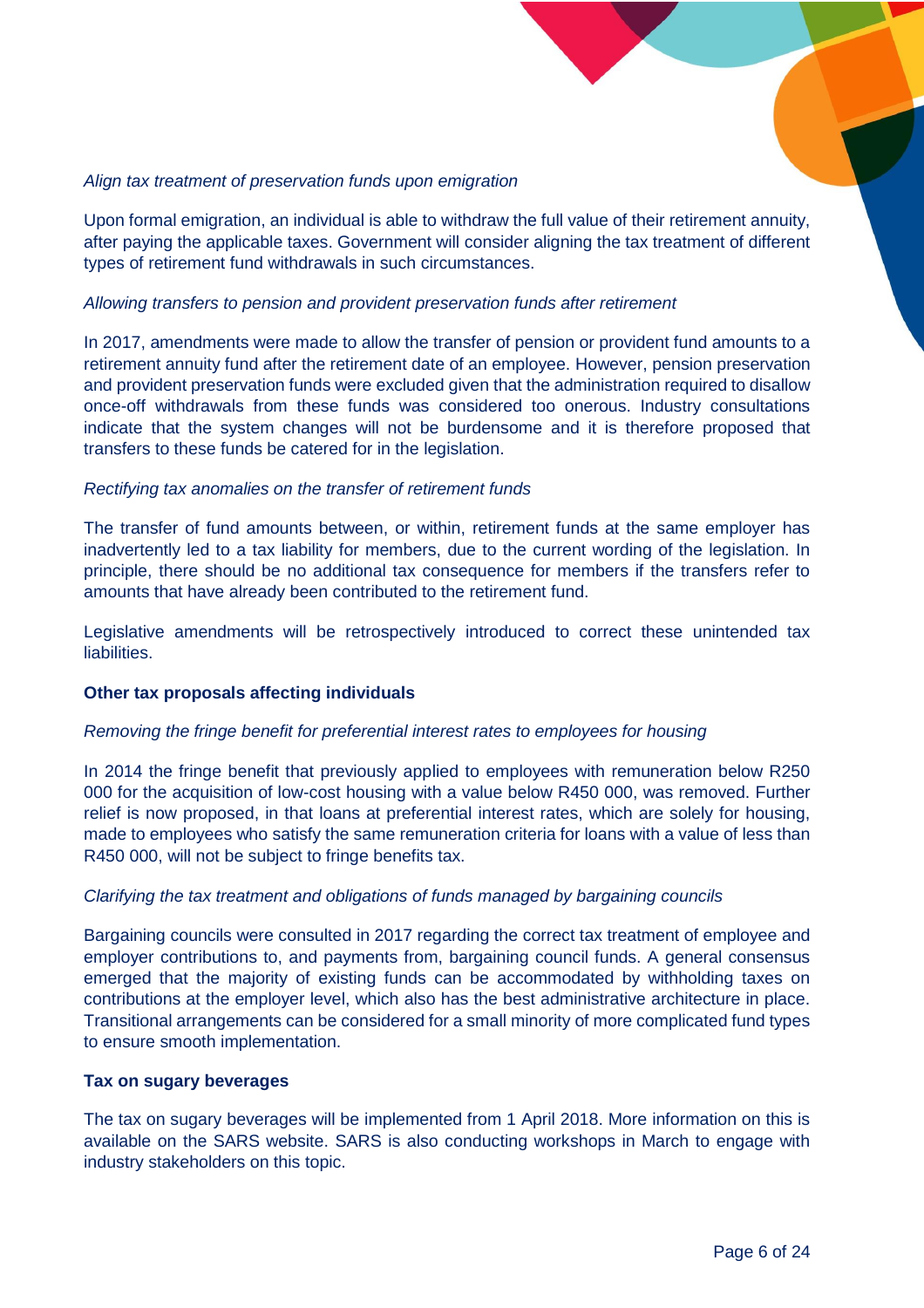# <span id="page-6-0"></span>**5. COMPANIES**

# <span id="page-6-1"></span>**Corporate tax rates**

No change is proposed to corporate tax rates.

# *Clarifying the tax treatment of doubtful debts*

In 2015, the SARS Commissioner's discretion in administering the ITA was amended in anticipation of the move to a self-assessment income tax system. The Commissioner's discretion on a doubtful debts allowance under section 11(j), ITA, was deleted with effect from a date to be announced. The intention of such a deletion was that, in future, the allowance would be claimed according to criteria set out in a public notice issued by the Commissioner. However, no criteria have been formulated. We therefore welcome the proposal that the criteria for determining the allowance should instead be included in the ITA, in order to provide certainty regarding the allowance claimable.

# *Amendments resulting from the application of debt relief rules*

In 2017, the ITA was amended to address the tax consequences of applying debt relief rules. Government has noted concerns about unintended consequences that may arise from the application of these tax amendments. It is proposed that further amendments be made to address these concerns.

## *Refining anti-avoidance rules dealing with share buybacks and dividend stripping*

In 2017, anti-avoidance rules dealing with share buybacks and dividend stripping were strengthened. One of the legislative provisions specified that anti-avoidance rules would override corporate reorganisation rules to prevent taxpayers from stripping dividends out of a target company, and thereby devaluing the company, before a reorganisation transaction. It has come to government's attention that these changes may affect some legitimate transactions and arrangements. As a result, it is proposed that the interaction of these anti-avoidance rules and some of the corporate reorganisation rules be reviewed. In addition, anti-avoidance rules dealing with share buybacks and dividend stripping regarding preference shares should be clarified.

## *Addressing the abuse of collateral lending arrangement provisions*

Since 2015, tax relief has been provided for the transfer of listed shares or both local and foreign government bonds in collateral lending arrangements. If a listed share is transferred as collateral in a lending arrangement, there are no income tax and securities transfer tax implications for 24 months.

However, this means that foreign shareholders can reduce their dividends tax rate to zero by taking a loan from a South African resident company and using the listed shares as collateral. The resident company receives a tax-free dividend and thereafter, per the collateral agreement, pays an amount (called a manufactured dividend) based on the dividend received by that resident company to that foreign company, free of dividends tax. It is proposed that legislation be amended to prevent this abuse.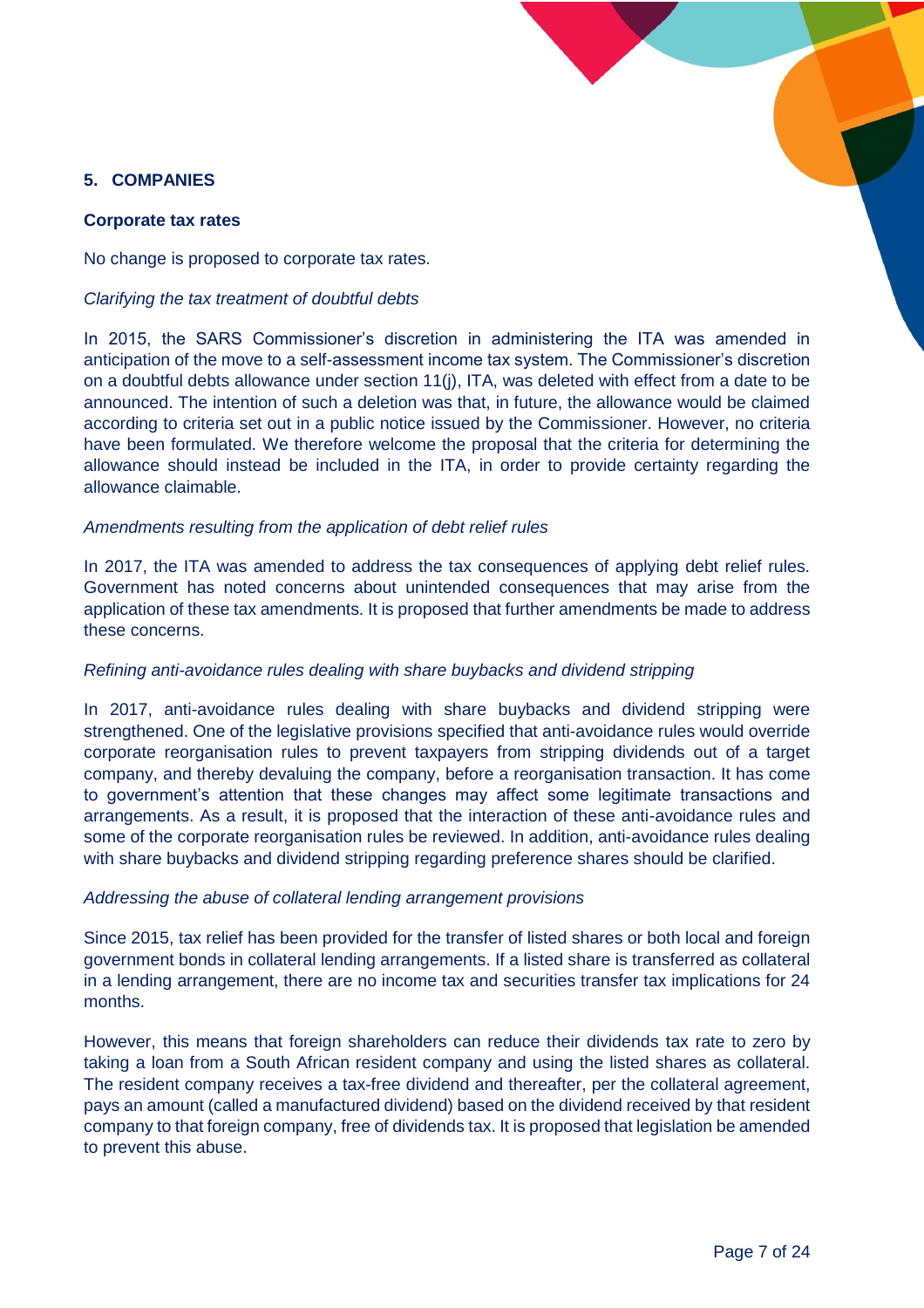# <span id="page-7-0"></span>**Corporate reorganisation rules**

## *Refining rules for debt-financed acquisitions of controlling interest in an operating company*

Following the proposed suspension of intra-group transactions in 2012, a special interest deduction was introduced instead of allowing implementation of debt push-down structures, applicable where companies used debt funding to acquire a qualifying controlling interest in an operating company.

In 2015, the legislation was amended to prevent the abuse of this deduction. To qualify for this deduction, an operating company is now defined as a company where at least 80 per cent of its receipts and accruals constitute income for tax purposes. However, amendments to the current provisions are needed to clarify when this test should be applied. In addition, it is proposed that the legislation be reviewed to determine whether this test should be applied when an operating company transfers its business, as a going concern, to a company that forms part of the same group of companies as that operating company.

# <span id="page-7-1"></span>**Financial Sector**

## *Clarifying tax amendments relating to long-term insurers*

The ITA was amended to introduce the risk policy fund for long-term insurers, effective from 2016. The tax treatment of long-term insurers was also amended due to the introduction of the solvency assessment and management framework. Recent amendments affecting the risk policy fund did not take effect when the fund was introduced and it is therefore proposed that the effective date of the relevant amendments be so changed.

## *Review of the provisions of the ITA referring only to the Johannesburg Stock Exchange*

Certain provisions of the ITA refer to the Johannesburg Stock Exchange (JSE) Limited or JSE Limited listing requirements. Following the introduction of additional stock exchanges in South Africa, it is proposed that the relevant tax provisions be reviewed to include the newly introduced stock exchanges, subject to certain regulatory and transparency criteria.

#### *Clarifying tax treatment of amounts received by portfolios of collective investment schemes*

In 2009, the ITA was amended to provide for collective investment schemes operating on behalf of investors with participatory interests. Amounts (other than capital amounts) are taxable in the portfolio of a collective investment scheme unless they are distributed to participatory interest holders within 12 months of accrual. Some collective investment schemes are trading frequently and arguing, contrary to current case law, that the profits are of a capital nature. It is proposed that the current rules be clarified to provide certainty on the treatment of trading profits in this context.

#### *Taxation of short-term insurers*

The ITA provisions regulating the taxation of short-term insurance apply only to short-term insurers resident in South Africa. However, the Insurance Act (2017) permits foreign reinsurers to operate reinsurance businesses in South Africa through branches rather than subsidiaries. In view of this development, the relevant provisions will be extended to apply to non-residents operating short term insurance business through branches in South Africa.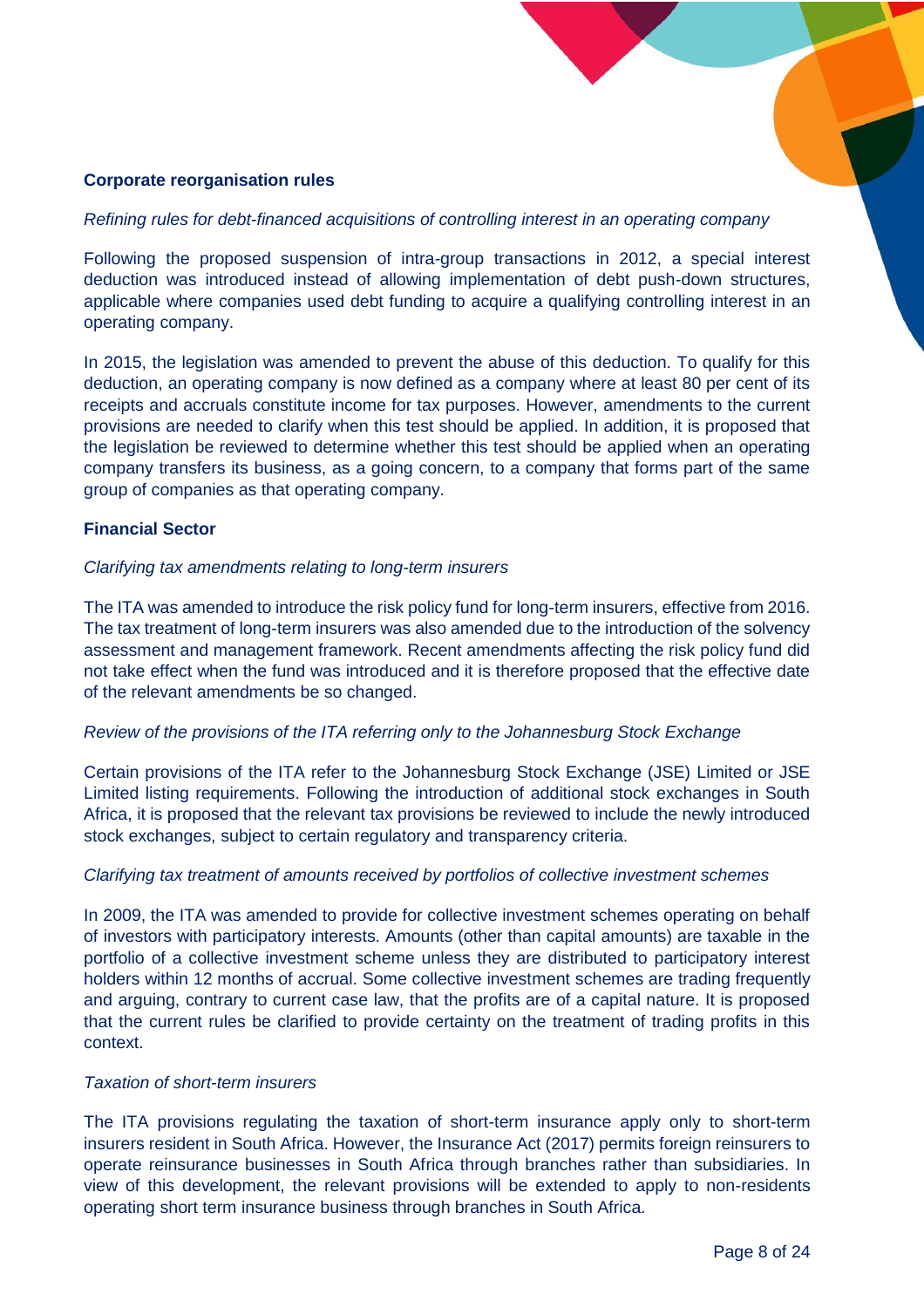# <span id="page-8-0"></span>**Incentives**

## *Review of venture capital company rules*

The uptake of government's venture capital companies' tax incentive regime, which aims to encourage investment in small and medium-sized business, has grown significantly over the past two years. However, administrative and technical issues are obstructing increased uptake.

It is proposed that the legislation be amended to address rules relating to the investment income threshold limitations in the qualifying company test, as well as when the controlled company test needs to be applied. The rules relating to the connected person test will also be reviewed, specifically that relation to retroactive withdrawal of venture capital company status.

## *Reviewing the write-off period for electronic communication cables*

Most companies that provide telecommunications infrastructure have been moving from copper to fibre optic cables. To align the tax system with technological advances and international practice, government proposes reducing the period over which electronic communication lines and fibre optic cables are written off. Government will consider further alignment between taxpayers that own these assets and those with the right to use them.

## *Increasing the distribution period for small business funding entities*

The ITA requires small business funding entities to distribute or incur an obligation to distribute 25 per cent of all amounts received or accrued from assets held during the tax year, excluding amounts from disposing of any of the assets held during the same tax year. However, practical difficulties arise when the small business funding entity receives an amount on the last day of the year of assessment and is consequently required to distribute or incur an obligation to distribute on the same day. It is proposed that small business funding entities be required to distribute 25 per cent of all amounts received or accrued from assets held during the tax year within 12 months of the end of the relevant tax year.

# *Employment tax and other incentives in six special economic zones (SEZs)*

The Minister will approve six SEZs to benefit from additional tax incentives, specifically in the manufacturing and tradable services sectors in Coega, Dube Trade Port, East London, Maluti-a-Phofung, Richards Bay and Saldanha Bay. This with a view to support exports and economic growth, as well as to create jobs. The attractive incentives, include a reduced corporate tax rate for qualifying firms and an employment tax incentive for **workers of all ages**. The legislation will be reviewed to ensure that the granting of these additional tax incentives does not create opportunities for local companies to shift their activities and reduce their tax liability.

## *Changes to reduce complexity to R&D incentives*

The benefit of the R&D allowance of 150% of qualifying R&D expenditure has been hampered by delays in processing applications and general complexity of the legislation. Steps are in place to improve the process by the Department of Trade and Industry and simplification of legislation is proposed.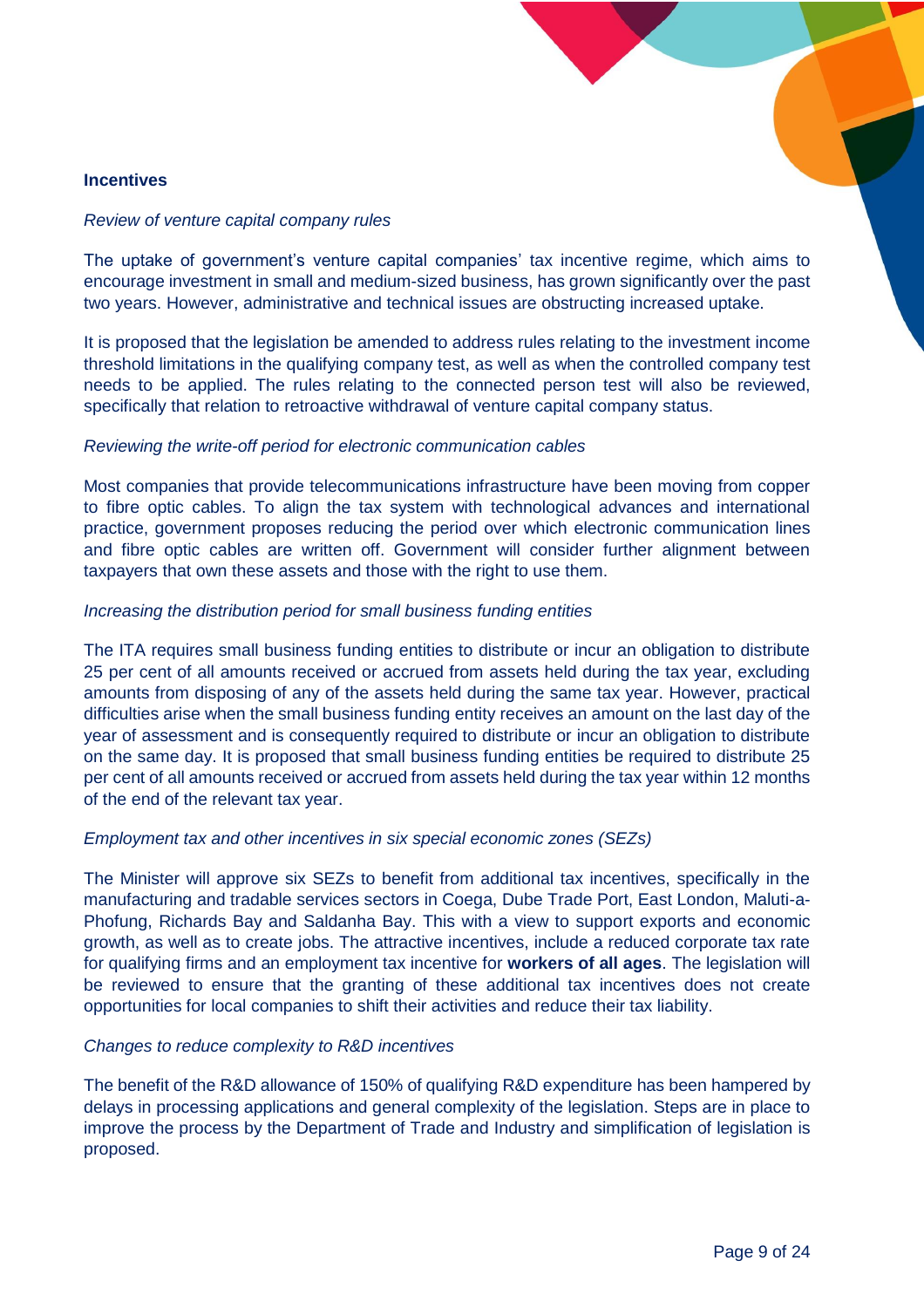# <span id="page-9-0"></span>**6. INTERNATIONAL TAX**

# *Overlap in the treatment of dividends as defined in section 1 and section 31 of the ITA*

There is potential overlap between the treatment of a dividend as defined under section 1 and the treatment of a dividend under the transfer pricing provisions of section 31 of the ITA. To remove this anomaly, it is proposed that an amount should be treated as a dividend *in specie*, for purposes of applying the transfer pricing provisions of section 31, unless the amount already constitutes a dividend as defined in section 1.

# *Reversing exchange difference for exchange items disposed of at a loss*

Currently, the ITA provides for the reversal of foreign currency exchange differences when an exchange item becomes irrecoverable. It does this by reversing any exchange gains and losses relating to the portion of the exchange item that has become irrecoverable. However, the legislation does not provide relief where an exchange item is disposed of at a loss as a result of market forces and not because the debtor is unable to pay. It is proposed that the application of this relief be clarified.

# *Review of the definition of "international shipping income"*

The definition of a South African ship limits the application of the income exemption for international shipping to South African ships only. The limitation may create unintended operational issues where a South African operator uses a replacement ship on a short-term basis, and no South African ship is available. For example, a South African shipping company may occasionally use a third-party vessel when their South African ship is undergoing maintenance, or experiencing port delays or fleet rotations.

If this ship is not registered as South African, then the operator will lose the tax exemption. It is proposed that the definition of "international shipping income" be reviewed to take the issue described above into account under certain circumstances.

# *Extension of the application of controlled foreign company rules to foreign companies held through foreign trusts and foundations*

The Taxation Laws Amendment Act, 2017 extended the application of controlled foreign company rules to foreign companies held through foreign trusts and foreign foundations. The draft Taxation Laws Amendment Bill, 2017 developed related rules to classify distributions of discretionary foreign trusts or foreign foundations to individuals and trusts as income of the South African resident beneficiaries. This was done to discourage the use of trusts to defer tax or re-characterise the nature of income. However, due to the complexity and broadness of the proposal, the specific rules were withdrawn and postponed to 2018. These rules will now be reconsidered.

## *Interest paid to the non-resident beneficiary of a trust*

In the current tax rules regarding interest paid to a non-resident beneficiary from a trust, it is unclear who bears the withholding obligation after vesting. Furthermore, the rules dealing with trust income and beneficiaries do not deem the trust to have paid interest to beneficiaries if they are non-residents. A rule will be considered to address this anomaly.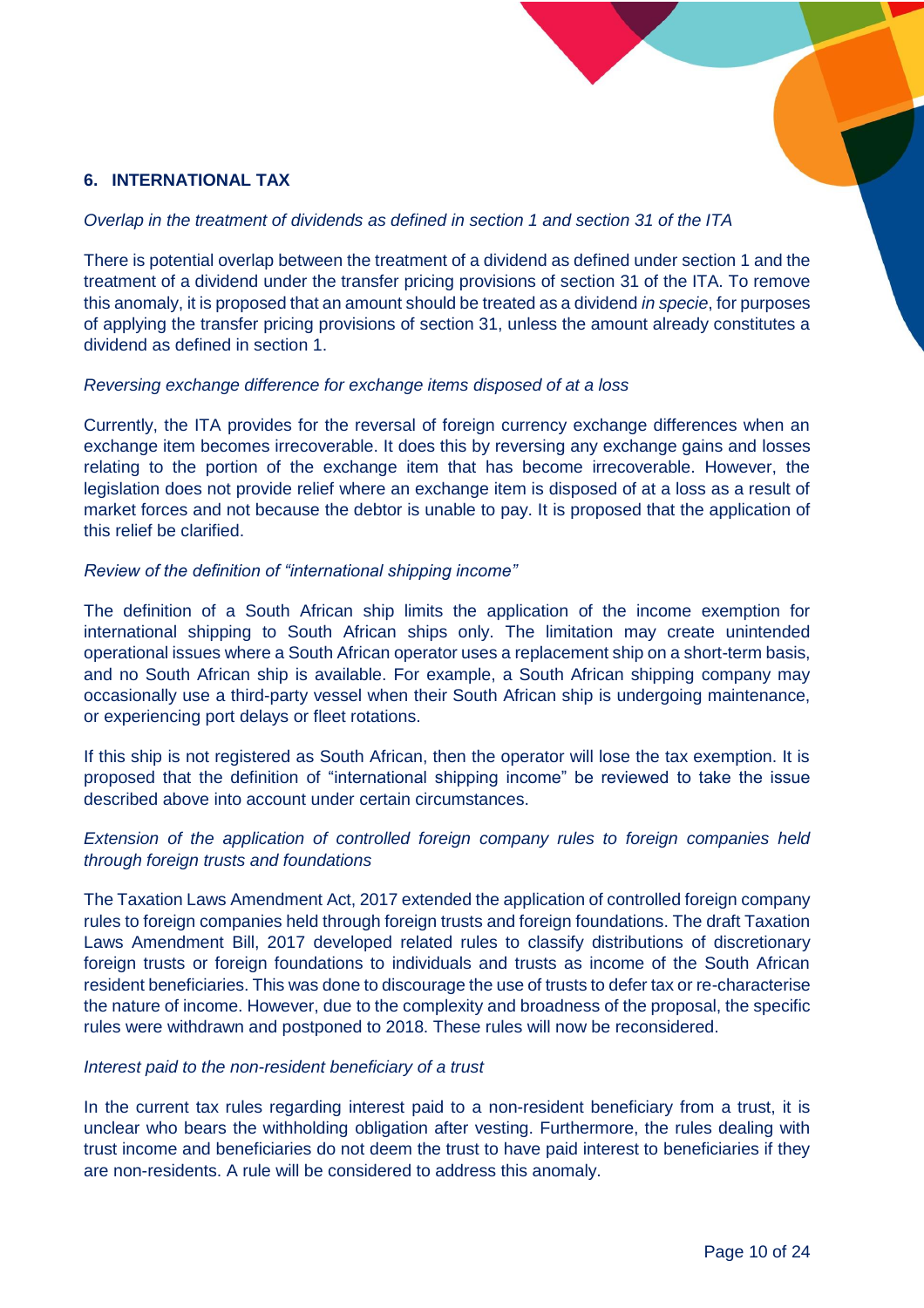# <span id="page-10-0"></span>**7. ENVIRONMENTAL TAXES**

# <span id="page-10-1"></span>**Carbon Tax**

The Carbon Tax is expected to be enacted before the end of 2018, with the tax taking effect from 1 January 2019.

# <span id="page-10-2"></span>**Tyre levy**

The tyre levy was introduced to reduce waste, while encouraging reuse, recycling and recovery, and discouraging disposal into landfills.

The tyre levy is effective since 1 February 2017 and remains the same at a rate of R2.30/kg per tyre.

## <span id="page-10-3"></span>**Incandescent globe tax**

An environmental levy on incandescent light bulbs was introduced in 2009 to encourage the use of more efficient compact fluorescent bulbs and reduce electricity demand.

This levy will be increased from R6 to R8 per globe.

# <span id="page-10-4"></span>**Plastic bag levy**

The plastic bag levy to counter the dispersion of plastic bags that end up as wind-blown litter or in waste facilities. The levy was introduced in 2003 and has not generally been considered effective in changing consumer behavior. However, government seems to be of the opinion that increasing the levy by 50%, to 12 cents a bag, effective from 1 April 2018, will dissuade consumers from buying plastic bags.

## <span id="page-10-5"></span>**Motor vehicle emissions tax**

The motor vehicle emissions tax aims to encourage consumers to use more fuel-efficient, lowcarbon-emitting vehicles, and manufacturers to improve fuel efficiency.

The rates have increased to R110 (PY: R100) for every gram of emissions/km above 120 gCO2/km for passenger vehicles and R150 (PY: R140) for every gram of emissions/km in excess of 175 gCO2/km for double cab vehicles. This is effective from 1 April 2018.

# <span id="page-10-6"></span>**8. INDIRECT TAXES**

## <span id="page-10-7"></span>**Value-added tax (VAT)**

As mentioned in the section dealing with the main tax proposals, the VAT rate will increase for the first time since 1993, from 14% to 15%. Given the fact that PIT rates have been increasing over the past few years (with limited relief for bracket creep) and the fact that South Africa's corporate income tax rates are significantly higher than many of our trading partners, an increase in the VAT rate was considered to have to least consequences in relation to growth and investment.

Furthermore, it was felt that this would have the least impact on lower income earners due to the fact that there are 19 zero rated basic food items, mainly consumed by lower income earners and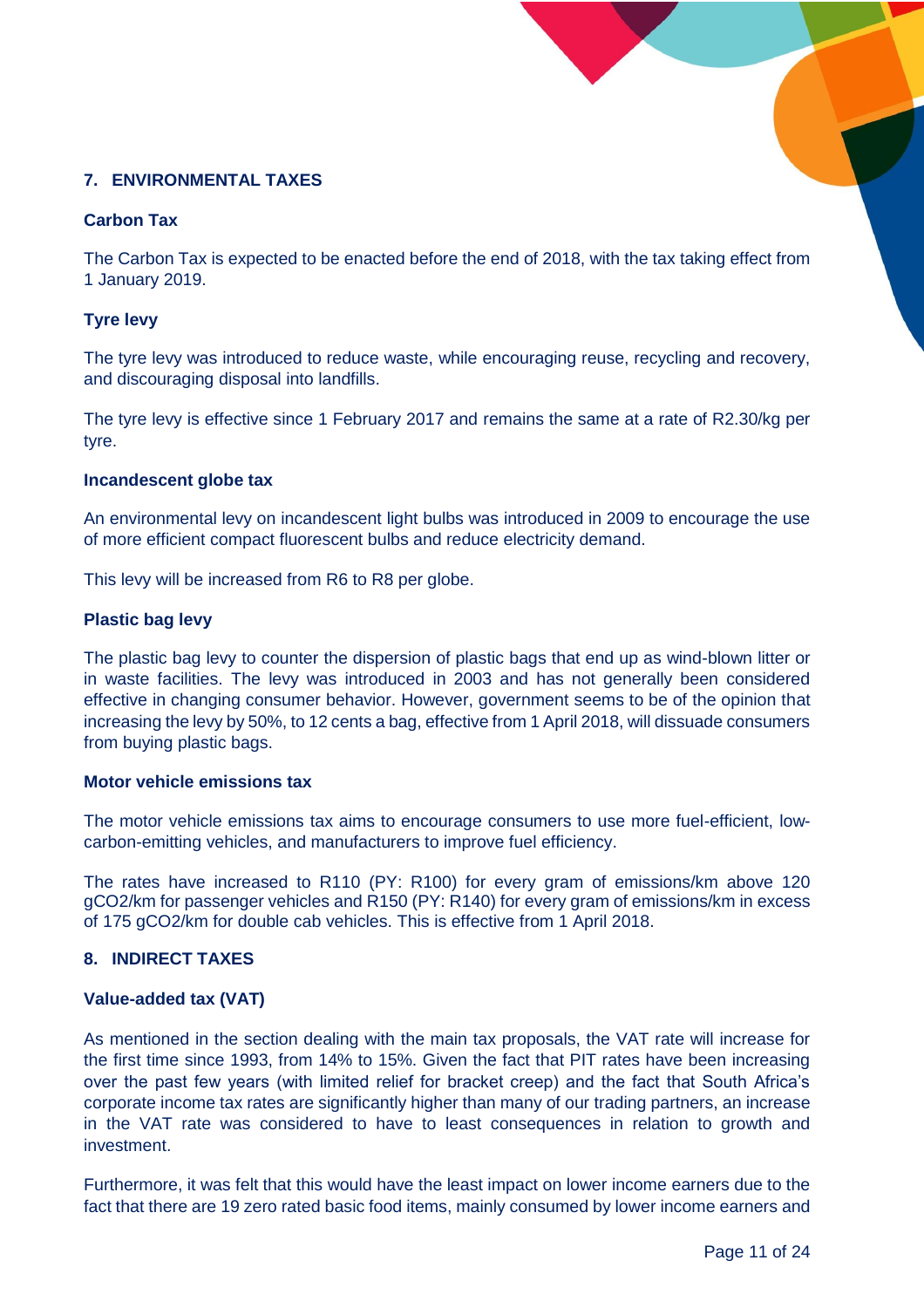there will be a marginal increase in social grants to reduce any effects on this sector as a result of the VAT rate increase. Furthermore, it is the 30% wealthiest households that contribute to 85% of VAT revenue, so this sector will be by far, more impacted by the increased rate.

The increase in the VAT rate is expected to raise an additional R22 billion tax revenue.

Other, specific proposals are dealt with below.

# *Expansion of scope of VAT on electronic services*

VAT on electronic services was introduced on 1 June 2014 to provide for foreign suppliers to register for VAT in South Africa in respect of supplies made in South Africa. The types of electronic supplies were defined to ensure that the implementation of this world leading proposal would be successful. However with Australia and New Zealand expanding the scope of the electronic services South Africa was starting to lag.

The Minister announced that National Treasury will be updating the current VAT regulations, invariably to expand the scope of its application. Draft regulations will be issued for comment.

# *Insertion of the definition of "face value of a debt transferred"*

A VAT-registered vendor is permitted to claim a deduction for VAT on taxable supplies that have to be written off, as they were provided on credit and the debt is irrecoverable, per section 22(1) of the VAT Act, 1991. If the vendor cedes or sells the debt that has been written off on a nonrecourse basis for an amount that is less than the amount owing, then the sale of the debt is exempt from VAT and the vendor is not required to make any adjustments to the previous VAT deduction. It has come to government's attention that some vendors (such as collection agents or banks) that buy the book debt in terms of the abovementioned arrangement then attempt to claim a further VAT deduction if they write off all or part of this debt in future. This results in a double VAT deduction, which is against the intention of the legislation, as seen in the definition of "face value of a debt transferred" in the Explanatory Memorandum to the Taxation Laws Amendment Bill, 1997. To prevent this double VAT deduction, it is proposed that the term "face value of a debt transferred" be defined in the VAT Act to take into account the policy rationale explained in the explanatory memorandum.

# *Postponing the abolishment of the zero-rating of the supply of goods and services for the national housing programme*

In 2015, amendments were made to the VAT Act to abolish the zero-rating of the supply of goods and services for government's national housing programme, with effect from 1 April 2017. In 2017, the legislation was amended to postpone the abolishment date for a further two years to 1 April 2019, as both the National Treasury and municipalities were not ready to enforce this change. Due to budgetary constraints, it is now proposed to postpone the effective date for this amendment indefinitely. Once confirmed, the Minister of Finance will publish the effective date in the Government Gazette.

## *Correction of tax invoices*

In some cases, a vendor may issue a tax invoice that includes incorrect information in addition to correct VAT, value and supply information. As the document issued by the vendor does not qualify as a tax invoice, the recipient is unable to use it to deduct input tax, and may request a new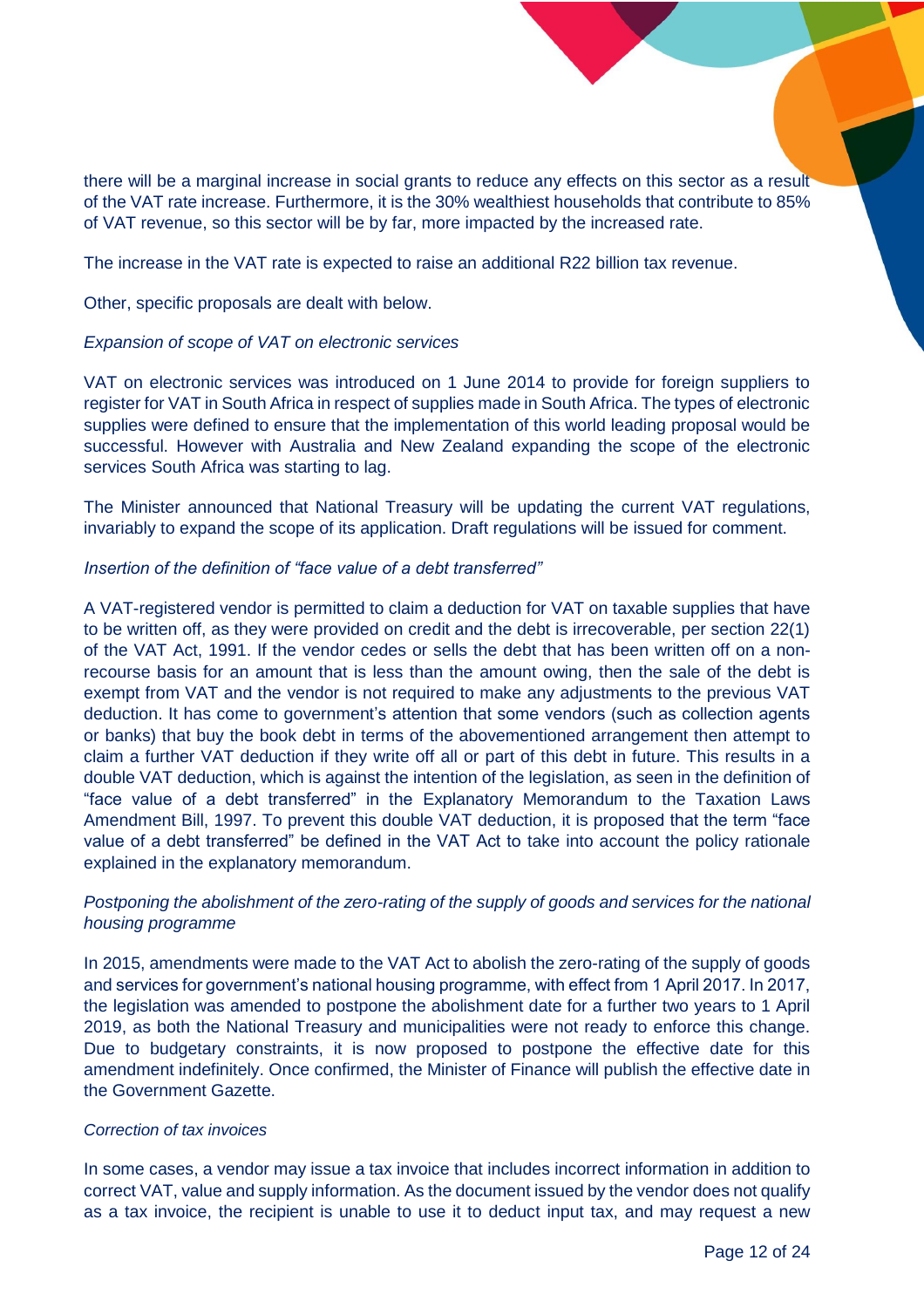version with the correct information so that it qualifies as a tax invoice. An amendment is proposed to clarify that, under the circumstances described above, a vendor that cancels the initial document and reissues an invoice with the correct information will not be committing an offence. The amendment will also require the vendor to maintain a proper audit trail across the initially issued document, the manner of cancellation and the reissued invoice.

*Credit notes for supplies after sale of an enterprise as a going concern*

It is proposed that an amendment be made to clarify issuance of credit notes when an enterprise is sold as a going concern.

In this case the purchaser of the enterprise will be allowed to issue a credit note for goods supplied by the seller of the enterprise and returned to the purchaser.

*Special returns for VAT purposes to be retained by vendors and be available on audit*

An amendment is proposed that will require a vendor to retain relevant material instead of submitting special returns to SARS.

*Separate treatment of branches or divisions of a juristic person for VAT debt-collection purposes*

The VAT legislation allows a vendor to register branches or divisions of a juristic person separately.

Furthermore, the legislation regards such branches or divisions as separate enterprises, even though they are operated by a single person. An amendment is proposed to provide legal certainty that the provisions for collecting VAT debt will apply across all branches and divisions.

# *Extension of joint and several liability for VAT to members of a joint venture*

An amendment is proposed to provide legal certainty that the members of a joint venture may also be jointly and severally liable for the VAT debts of that venture.

## <span id="page-12-0"></span>**Customs and excise**

## *Holistic reform of the diesel refund administration system and separation from the VAT system*

The 2015 *Budget Review* announced the holistic reform of the diesel refund administration system. The National Treasury and SARS published a discussion document for public comment in February 2017. Extensive comments were received and processed. In 2018, the National Treasury and SARS will engage with affected industries and other role players as a next step in the reform process. These stakeholder-specific consultations will inform the design of the new diesel refund administration system, which will be announced in Budget 2019.

The reform will also separate the diesel refund system from the VAT system. The introduction of a separate diesel refund system will supersede provisions of the VAT Act that refer specifically to the diesel refund system. It is proposed that section 16(3)(l) of the VAT Act be repealed with effect from the date at which the new diesel refund system commences.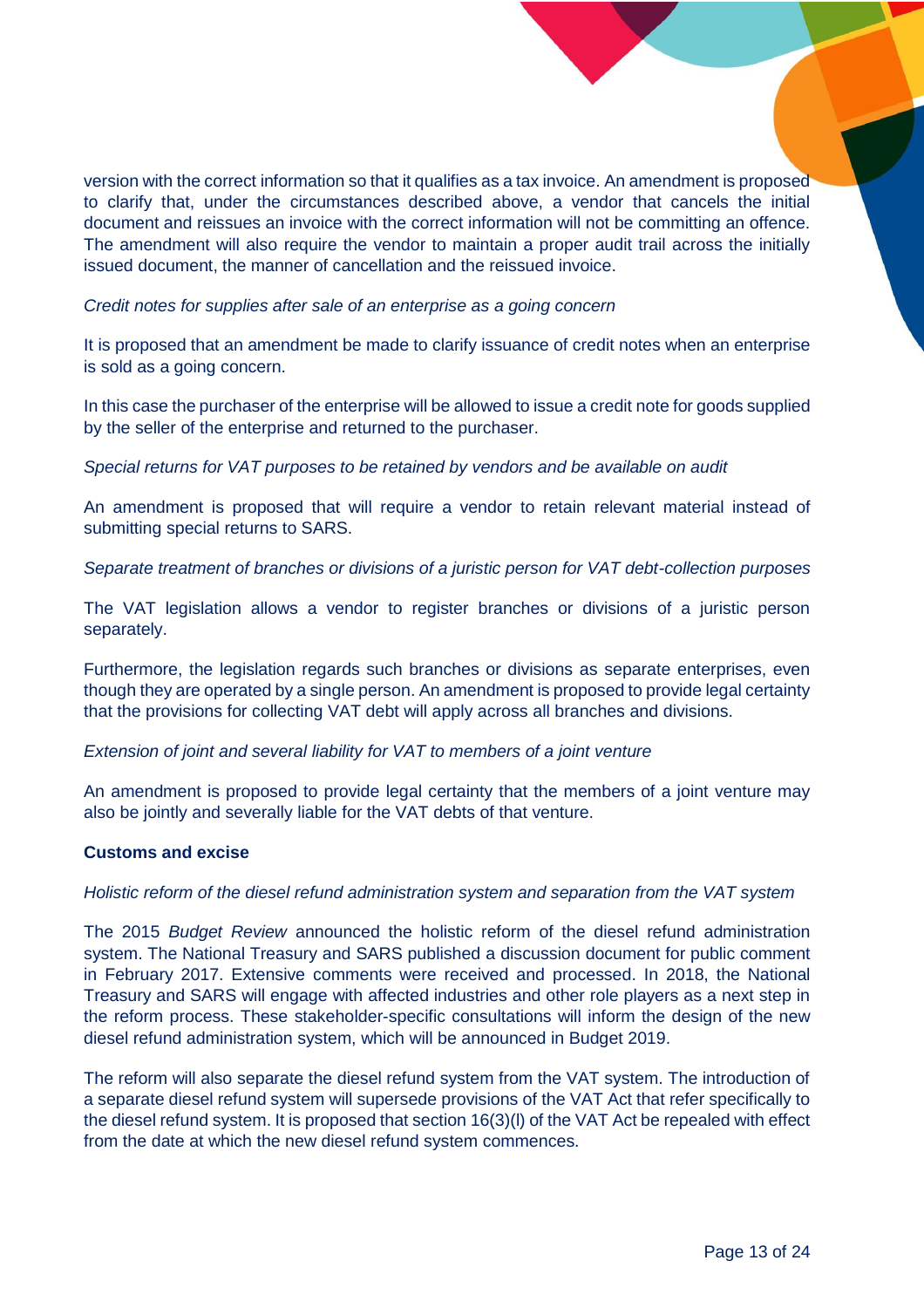# <span id="page-13-0"></span>**The Diamond Export Levy Act**

# *Rectifying an anomaly in the diamond export levy thresholds*

The Diamond Export Levy Act (2007) distinguishes between large, medium and small producers, based on turnover thresholds. The larger the producer, the more stringent the requirements for sales to local cutters and polishers. To avoid penalties, at least 40 per cent of the value of large producers' sales must be sold to diamond beneficiation licence holders (local cutters and polishers). Medium-sized producers must sell at least 15 per cent to licence holders. As diamonds are traded solely in US dollars, rand depreciation against the dollar since 2007 has effectively halved the turnover thresholds in US dollar terms. It is proposed that the thresholds are adjusted to reflect the original US dollar equivalents to retain the policy intent.

# <span id="page-13-1"></span>**9. TAX ADMINISTRATION/OTHER**

## *Tax treatment of cryptocurrency transactions*

It is National Treasury's view that cryptocurrencies are addressed by existing provisions in South African tax law. Cryptocurrencies pose risks to the income tax system as they are extremely volatile and their sustainability is uncertain. At the same time, the supply of cryptocurrency can cause administrative difficulties in the VAT system. To address these issues, it is proposed that the income tax and VAT legislation be amended.

## *Adjusting "official rate of interest" in the ITA*

The "official rate of interest" is currently the current repurchase rate plus 100 basis points. This rate is used to quantify the fringe benefit of low interest rate loans provided by employers and the amount of a donation for low interest loans to trusts, by connected persons, in terms of section 7C. Given that interest rates lower than prime are now uncommon, it is proposed that the official rate be increased to a level closer to the prime rate of interest. This would allow the benefit of lower rates to be measured with reference to a rate that approximates the rate offered by commercial banks to low-risk clients.

## *Repeal of requirement to submit returns by persons who received exempt dividends*

In order to ease the administrative burden, it is proposed that the requirement for a person receiving tax-exempt dividends to submit a return be repealed.

## *Notification of commencement of an audit*

It is proposed that a taxpayer be notified at the start of an audit as part of efforts to keep all parties informed.

## *Deregistration of non-compliant tax practitioners*

An amendment is proposed to ensure that non-compliant tax practitioners are deregistered. If a tax practitioner has not complied (presumably in respect of their personal taxes) on a continuous or repetitive basis and does not correct their behaviour after being notified by the SARS Commissioner, they will be deregistered as a tax practitioner.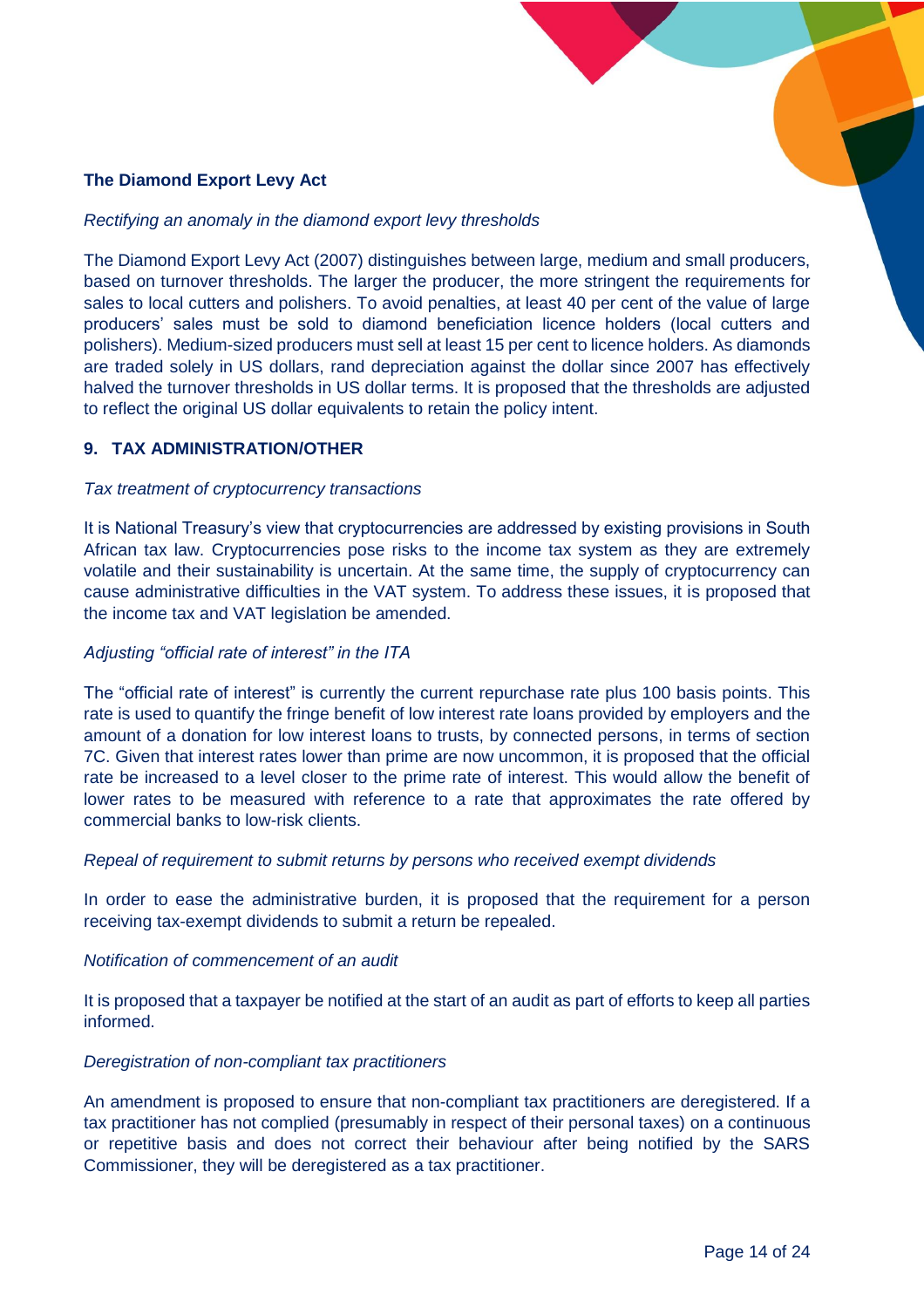# <span id="page-14-0"></span>**10. TAX GUIDE (including tables)**

# <span id="page-14-1"></span>**Individuals and trusts**

| Income tax rates for natural persons and special trusts<br>Year of assessment ending 28 February 2019 |                                           |  |  |
|-------------------------------------------------------------------------------------------------------|-------------------------------------------|--|--|
| <b>Taxable rates</b><br>Taxable income (R)                                                            |                                           |  |  |
| $0 - 195850$                                                                                          | 18% of each R1                            |  |  |
| 195 851 - 305 850                                                                                     | 35 253 + 26% of the amount above 195 850  |  |  |
| $305851 - 423300$                                                                                     | 63 853 + 31% of the amount above 305 850  |  |  |
| $423$ 301 - 555 600                                                                                   | 100 263 + 36% of the amount above 423 300 |  |  |
| 555 601 - 708 310                                                                                     | 147 891 + 39% of the amount above 555 600 |  |  |
| 708 311 - 1 500 000<br>207 448 + 41% of the amount above 708 310                                      |                                           |  |  |
| 532 041 + 45% of the amount above 1 500 000<br>1 500 001 and above                                    |                                           |  |  |

# *Natural persons*

| <b>Tax thresholds</b> |         |         |  |
|-----------------------|---------|---------|--|
| 2018/19<br>2017/18    |         |         |  |
|                       |         | R       |  |
| Below 65 years of age | 78 150  | 75 750  |  |
| Aged 65 and below 75  | 121 000 | 117 300 |  |
| Aged 75 and over      | 135 300 | 131 150 |  |

| <b>Tax rebates</b>                       |         |         |  |
|------------------------------------------|---------|---------|--|
|                                          | 2018/19 | 2017/18 |  |
|                                          | R       | R       |  |
| Primary – all natural persons            | 14 0 67 | 13 634  |  |
| Secondary – persons aged 65 and below 75 | 7 7 1 3 | 7479    |  |
| Secondary – persons aged 75 above        | 2 5 7 4 | 2 4 9 3 |  |

# *Trusts*

The tax rate on trusts (other than special trusts which are taxed at rates applicable to individuals) is 45%.

# *Retirement fund lump sum withdrawal benefits*

| <b>Taxable income</b> | Rate of tax                                     |
|-----------------------|-------------------------------------------------|
| R                     | R                                               |
| $0 - 25000$           | 0% of taxable income                            |
| 25 001 - 660 000      | 18% of taxable income above 25 000              |
| 660 001 - 990 000     | 114 300 $+$ 27% of taxable income above 660 000 |
| 990 001 and above     | 203 400 + 36% of taxable income above 990 000   |

Retirement fund lump sum withdrawal benefits consist of lump sums from a pension, pension preservation, provident, provident preservation or retirement annuity fund on withdrawal (including assignment in terms of a divorce order).

Tax on a specific retirement fund lump sum withdrawal benefit (lump sum  $X$ ) is equal to  $-$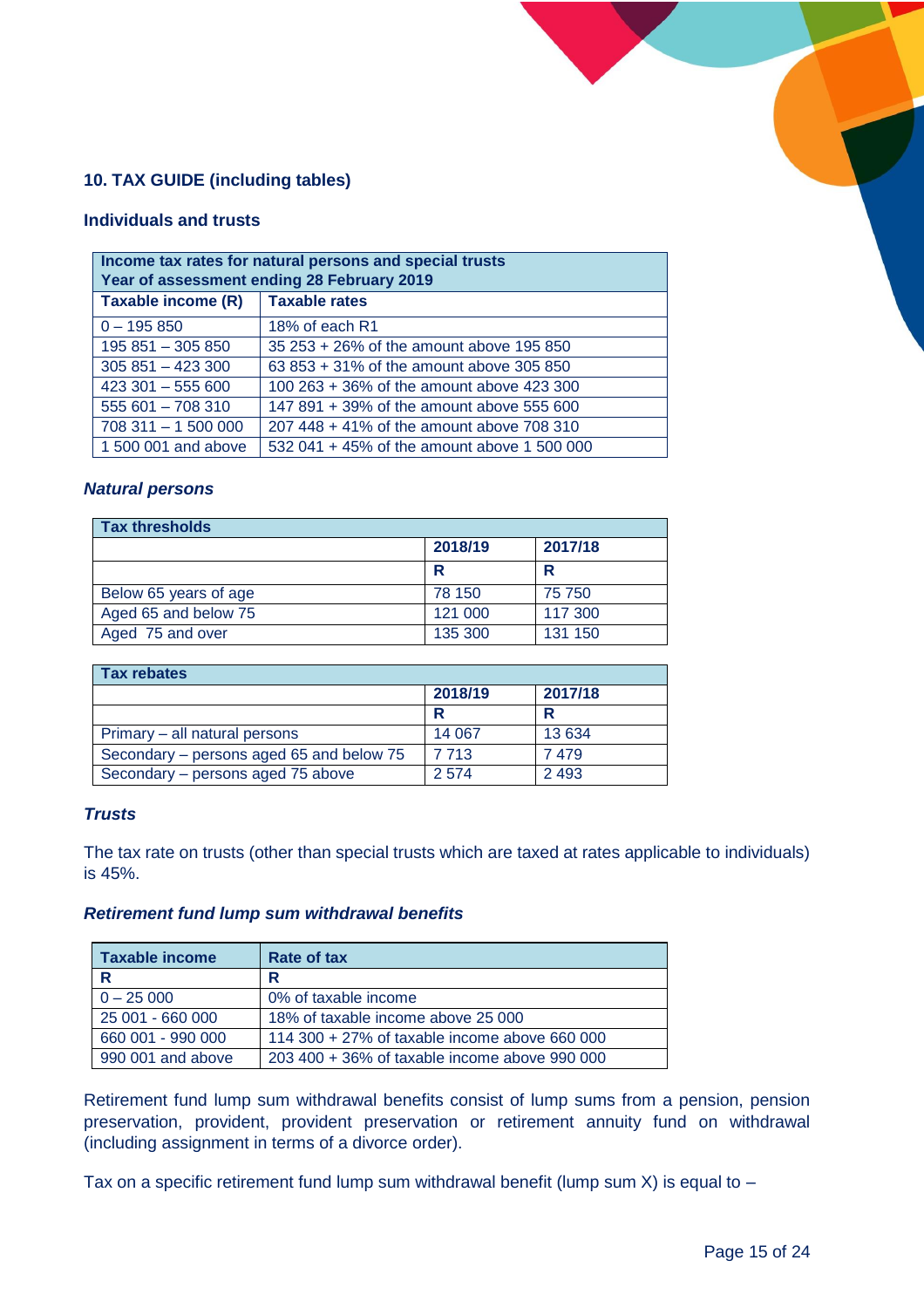- the tax determined by the application of the tax table to the aggregate of lump sum X plus all other retirement fund lump sum withdrawal benefits accruing from March 2009, all retirement fund lump sum benefits accruing from October 2007 and all severance benefits accruing from March 2011; less
- the tax determined by the application of the tax table to the aggregate of all retirement fund lump sum withdrawal benefits accruing before lump sum X from March 2009, all retirement fund lump sum benefits accruing from October 2007 and all severance benefits accruing from March 2011.

# *Retirement fund lump sum benefits*

| <b>Taxable income</b> | Rate of tax                                     |
|-----------------------|-------------------------------------------------|
| R                     | R                                               |
| $0 - 500000$          | 0% of taxable income                            |
| 500 001 - 700 000     | 18% of taxable income above 500 000             |
| 700 001 - 1 050 000   | 36 000 + 27% of taxable income above 700 000    |
| 1 050 001 and above   | 130 500 + 36% of taxable income above 1 050 000 |

Retirement fund lump sum benefits consist of lump sums from a pension, pension preservation, provident, provident preservation or retirement annuity fund on death, retirement or termination of employment due to attaining the age of 55 years, sickness, accident, injury, incapacity, redundancy or termination of the employer's trade.

Severance benefits consist of lump sums from or by arrangement with an employer due to relinquishment, termination, loss, repudiation, cancellation or variation of a person's office or employment.

Tax on a specific retirement fund lump sum benefit or a severance benefit (lump sum or severance benefit Y) is equal to  $-$ 

- the tax determined by the application of the tax table to the aggregate of amount Y, plus all other retirement fund lump sum benefits accruing from October 2007 and all retirement fund lump sum withdrawal benefits accruing from March 2009 and all other severance benefits accruing from March 2011; less
- the tax determined by the application of the tax table to the aggregate of all retirement fund lump sum benefits accruing before lump sum Y from October 2007 and all retirement fund lump sum withdrawal benefits accruing from March 2009 and all severance benefits accruing before severance benefit Y from March 2011.

## *Dividends*

Effective from 22 February 2017, the dividend withholding tax rate increased to 20% (previously 15%), in respect of dividends paid (as defined) on or after 22 February 2017. Government increased the dividend withholding tax rate to reduce the difference between the top marginal personal income tax rate and the combined statutory tax rate.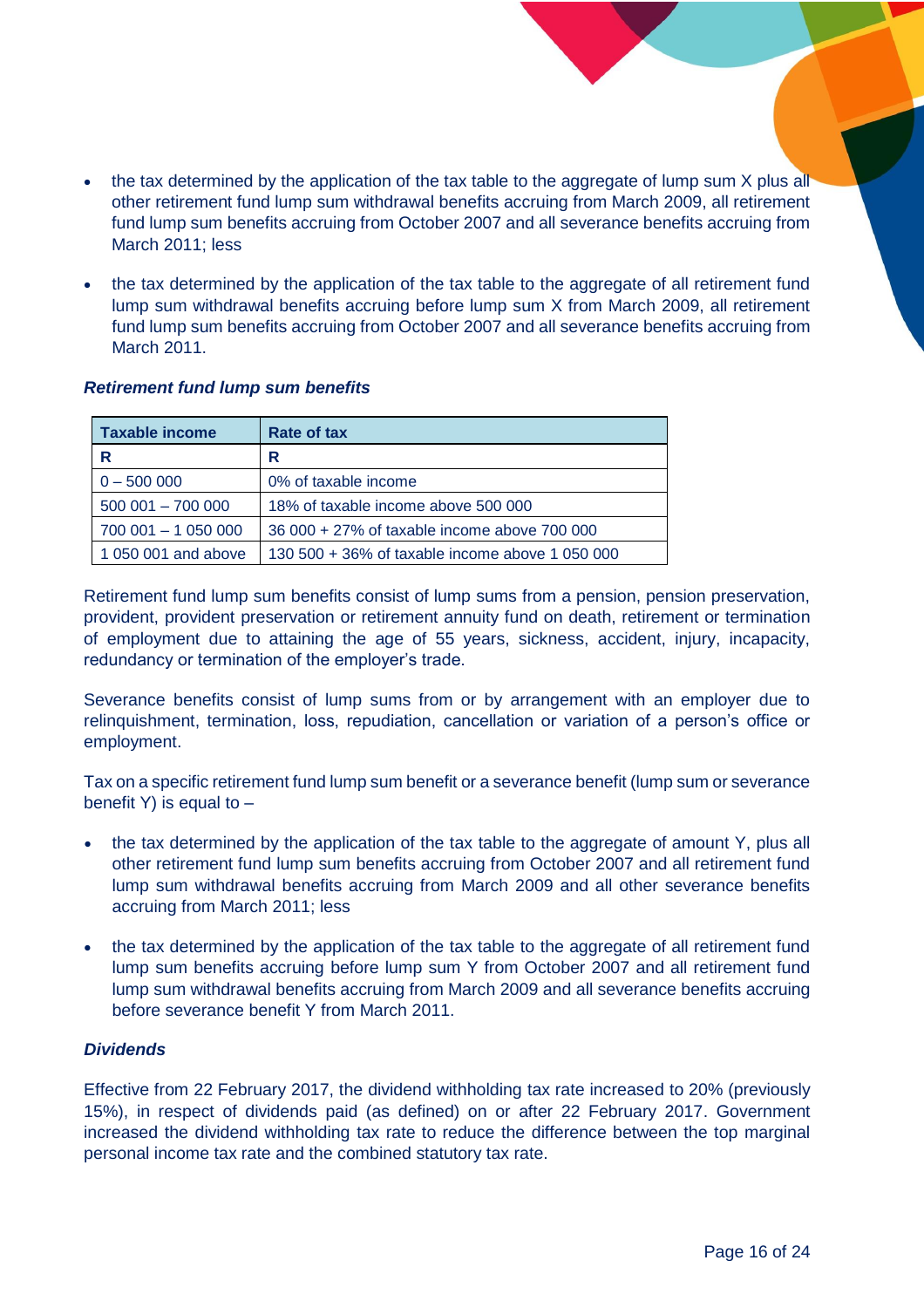Dividends received by South African resident individuals from REITs (listed and regulated property owning companies) are subject to income tax and non-residents in receipt of those dividends are only subject to dividends tax.

## *Foreign Dividends*

Most foreign dividends received by individuals from foreign companies (shareholding of less than 10% in the foreign company) are taxable at a maximum effective rate of 20%. No deductions are allowed for expenditure to produce foreign dividends.

## *Withholding tax on immovable property sales*

The rate of withholding tax payable on disposal of immovable property by **non-residents** remains unchanged.

The rate for individuals is 7.5%. Whilst the rate for companies is 10% and a rate of 15% applies to trusts.

# *Exemptions*

## *Interest*

Interest from a South African source earned by any natural person under 65 years of age, up to R23 800 per annum, and persons 65 and older, up to R34 500 per annum, is exempt from taxation.

Interest is exempt where earned by non-residents who are physically absent from South Africa for at least 181 days during the 12 month period before the interest accrues or the debt from which the interest arises is not effectively connected to a fixed place of business in South Africa of that non-resident.

## *Deductions*

## *Pension, provident and retirement annuity fund contributions*

Amounts contributed to pension, provident and retirement annuity funds during a tax year are deductible by members of those funds. Amounts contributed by employers and taxed as fringe benefits are treated as contributions by the individual employee. The deduction is limited to 27.5% of the greater of remuneration for PAYE purposes or taxable income (both excluding retirement fund lump sums and severance benefits).

Furthermore, the deduction limit is unchanged at a maximum of R350 000. Any contributions exceeding the limitations are carried forward to the next tax year and are deemed to be contributed in that following year. The amounts carried forward are reduced by contributions set off when determining taxable retirement fund lump sums or retirement annuities.

## *Donations*

Deductions in respect of donations to certain public benefit organisations are limited to 10% of taxable income (excluding retirement fund lump sums and severance benefits). The amount of donations exceeding 10% of the taxable income is treated as a donation to qualifying public benefit organisations in the following tax year.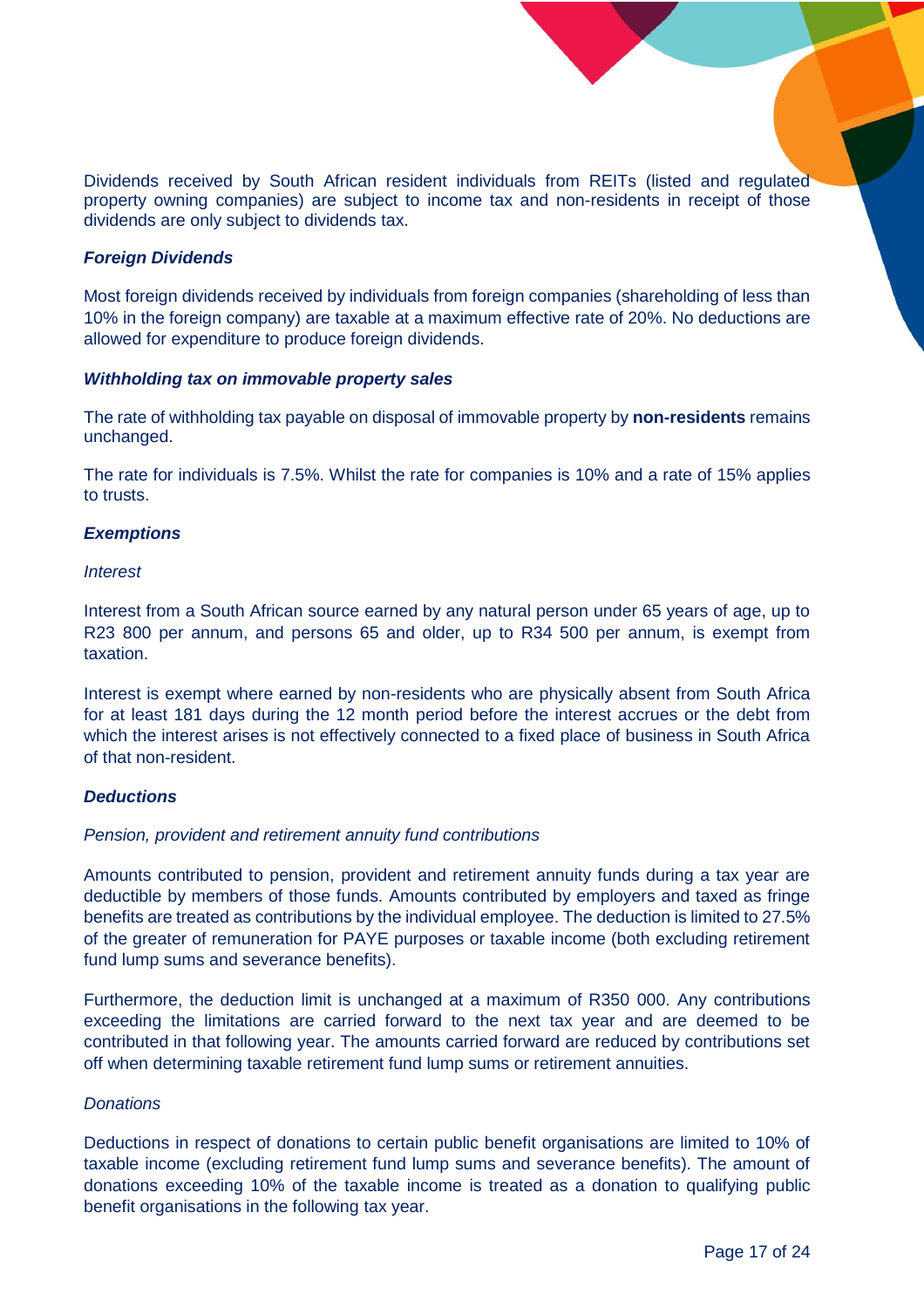# *Allowances*

## *Subsistence allowances and advances*

Where the recipient is obliged to spend at least one night away from his or her usual place of residence on business and the accommodation to which that allowance or advance relates is in the Republic of South Africa and the allowance or advance is granted to pay for—

- meals and incidental costs, an amount of R416 (previously R397) per day is deemed to have been expended;
- incidental costs only, an amount of R128 (previously R122) for each day which falls within the period is deemed to have been expended.

Where the accommodation to which that allowance or advance relates is outside the Republic of South Africa, a specific amount per country is deemed to have been expended. Details of these amounts are published on the SARS website under Legal Counsel / Secondary Legislation / Income Tax Notices / 2018.

## *Travelling allowance*

Rates per kilometer which may be used in determining the allowable deduction for business travel, where no records of actual costs are kept are determined by using the following table.

| Value of the vehicle<br>(including VAT) | <b>Fixed cost</b> | <b>Fuel cost</b> | <b>Maintenance</b><br>cost |
|-----------------------------------------|-------------------|------------------|----------------------------|
| R                                       | R per annum       | c per km         | c per km                   |
| $0 - 85000$                             | 28 352            | 95.7             | 34.4                       |
| 85 001 - 170 000                        | 50 631            | 106.8            | 43.1                       |
| $170001 - 255000$                       | 72 983            | 116.0            | 47.5                       |
| 255 001 - 340 000                       | 92 683            | 124.8            | 51.9                       |
| $340001 - 425000$                       | 112 443           | 133.5            | 60.9                       |
| $425001 - 510000$                       | 133 147           | 153.2            | 71.6                       |
| $510001 - 595000$                       | 153 850           | 158.4            | 88.9                       |
| Exceeding 595 000                       | 153 850           | 158.4            | 88.9                       |

# *Note:*

- 80% of the travelling allowance must be included in the employee's remuneration for the purposes of calculating PAYE. The percentage is reduced to 20% if the employer is satisfied that at least 80% of the use of the motor vehicle for the tax year will be for business purposes.
- No fuel cost may be claimed if the employee has not borne the full cost of fuel used in the vehicle and no maintenance cost may be claimed if the employee has not borne the full cost of maintaining the vehicle (e.g. if the vehicle is the subject of a maintenance plan).
- The fixed cost must be reduced on a pro-rata basis if the vehicle is used for business purposes for less than a full year.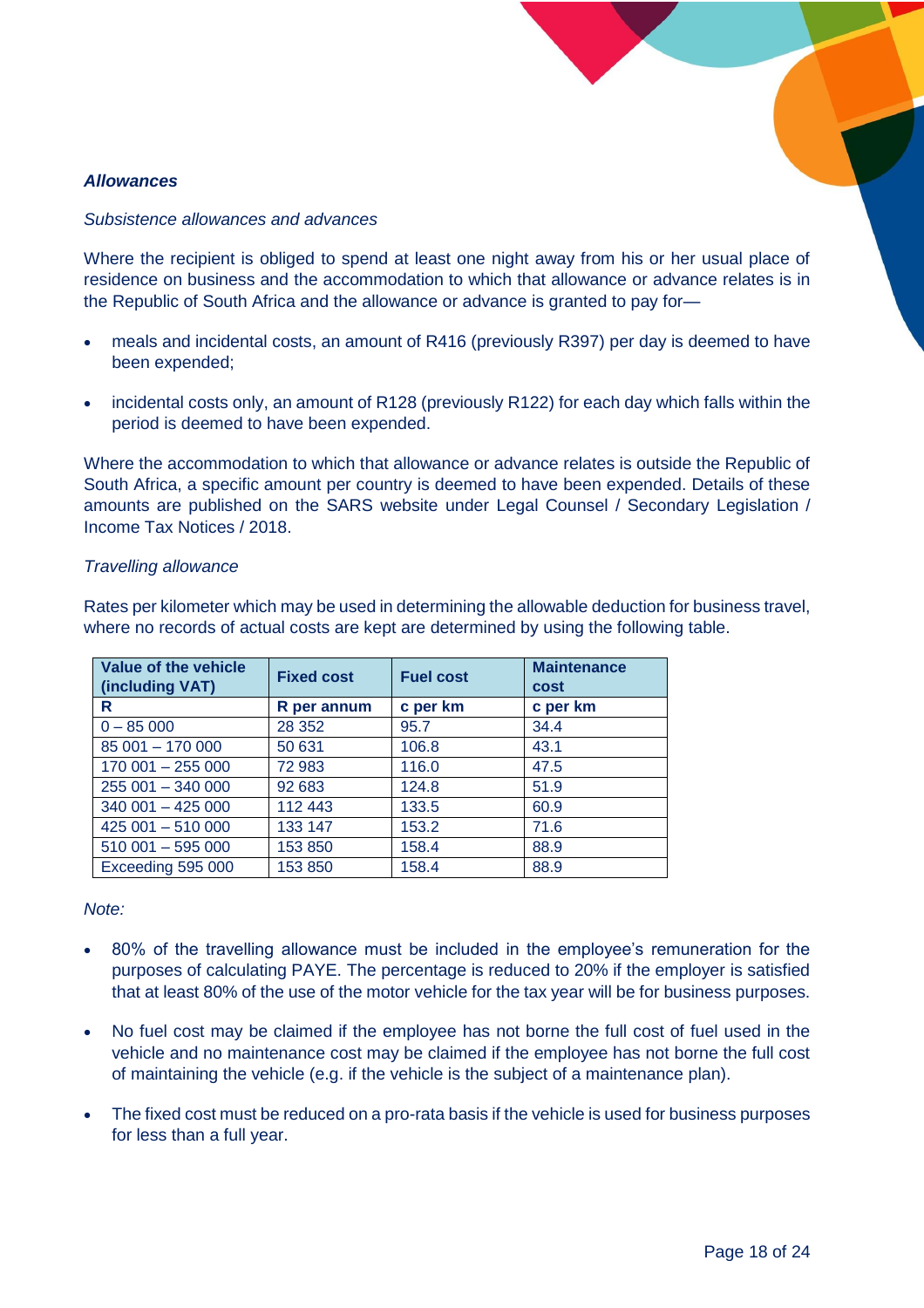The actual distance travelled during a tax year and the distance travelled for business purposes substantiated by a log book are used to determine the costs which may be claimed against a travelling allowance.

# *Alternative simplified method:*

- Where an allowance or advance is based on the actual distance travelled by the employee for business purposes, no tax is payable on an allowance paid by an employer to an employee up to the rate of 361 cents per kilometer (previously 355 cents), regardless of the value of the vehicle.
- However, this alternative is not available if other compensation in the form of an allowance or reimbursement (other than for parking or toll fees) is received from the employer in respect of the vehicle.

# *Other deductions*

Other than the deductions set out above an individual may only claim deductions against employment income or allowances in limited specified situations.

# *Fringe Benefits*

*Employer contributions to retirement funds for employees' benefit*

- The taxable fringe benefit is equal to the actual contribution where the benefits payable to the employee consists solely of defined contribution components.
- Where the benefits payable to the employee do not consist of defined contribution components, the taxable fringe benefit is calculated in terms of a formula.

## *Employer-owned vehicles*

- The taxable value is 3.5% of the determined value (retail market value) per month of each vehicle. Where the vehicle is–
	- the subject of a maintenance plan when the employer acquired the vehicle the taxable value is 3.25% of the determined value; or
	- acquired by the employer under an operating lease the taxable value is the cost incurred by the employer under the operating lease plus the cost of fuel.
- 80% of the fringe benefit must be included in the employee's remuneration for the purposes of calculating PAYE. The percentage is reduced to 20% if the employer is satisfied that at least 80% of the use of the motor vehicle for the tax year will be for business purposes;
- On assessment the fringe benefit for the tax year is reduced by the ratio of the distance travelled for business purposes substantiated by a log book divided by the actual distance travelled during the tax year;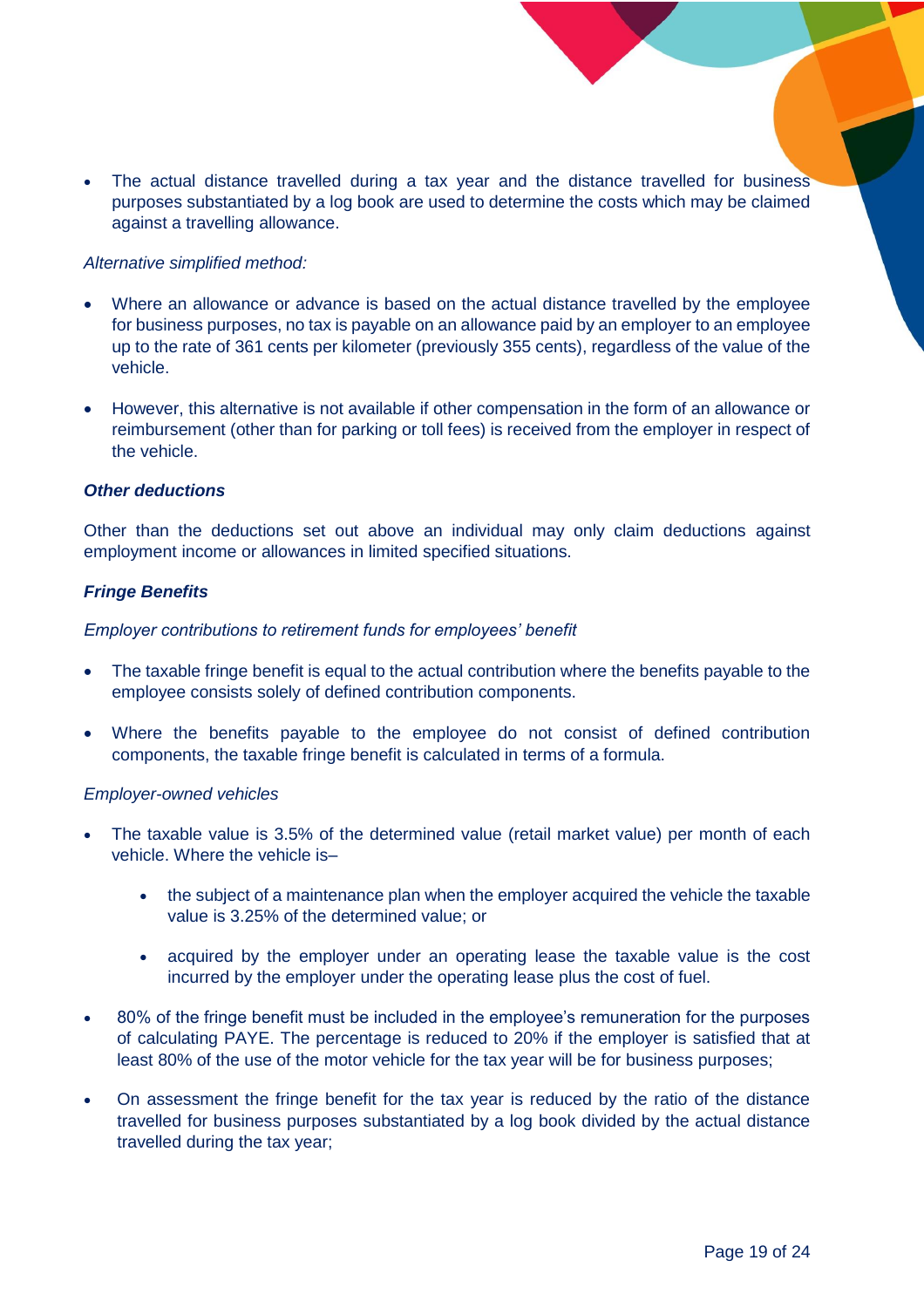On assessment further relief is available for the cost of licence, insurance, maintenance and fuel for private travel, if the full cost thereof has been borne by the employee and if the distance travelled for private purposes is substantiated by a log book.

# *Interest-free or low-interest loans*

The difference between interest charged at the official rate and the actual amount of interest charged, is to be included in gross income.

#### *Residential accommodation*

The fringe benefit to be included in gross income is the rental value thereof, which must be determined in terms of a formula as set out in paragraph 9 of the Seventh Schedule. If the employee is paying any consideration for the use of the accommodation and/or household goods, the rental value calculated must be reduced by this consideration.

Where the rental value of the accommodation is lower than that calculated in terms of the formula (due to the situation, nature or condition, etc of the accommodation), the Commissioner may determine such rental value at a lower amount which to him appears fair and reasonable. The value determined in terms of the formula will apply if the accommodation is owned by the employer, by an associated institution in relation to the employer, or under certain limited circumstances where it is not owned by the employer. Where the employer or associated institution is paying an arm's length rental to a non-connected person for use of the accommodation, the fringe benefit value in the hands of the employee will be the lower of the formula value or the actual rental paid.

## <span id="page-19-0"></span>**Corporate tax rates**

## <span id="page-19-1"></span>*Companies, PSPs and foreign resident companies*

| YEARS OF ASSESSMENT ENDING BETWEEN<br>1 APRIL 2018 AND 31 MARCH 2019 (unchanged since prior year) |                   |     |  |
|---------------------------------------------------------------------------------------------------|-------------------|-----|--|
| <b>Normal tax</b>                                                                                 |                   |     |  |
| Companies and close corporations                                                                  | <b>Basic rate</b> | 28% |  |
| Personal service provider companies                                                               | <b>Basic rate</b> | 28% |  |
| Foreign resident companies which earn income from<br>a SA source                                  | <b>Basic rate</b> | 28% |  |

## <span id="page-19-2"></span>*Small business corporations*

Financial years ending on any date between 1 April 2018 and 31 March 2019

| <b>Taxable income</b> | Rate of tax                                  |  |
|-----------------------|----------------------------------------------|--|
| R                     | R                                            |  |
| $0 - 78150$           | 0% of taxable income                         |  |
| 78 151 - 365 000      | 7% of taxable income above 78 150            |  |
| $365001 - 55000$      | 20 080 + 21% of taxable income above 365 000 |  |
| 550 001 and above     | 58 930 + 28% of the amount above 550 000     |  |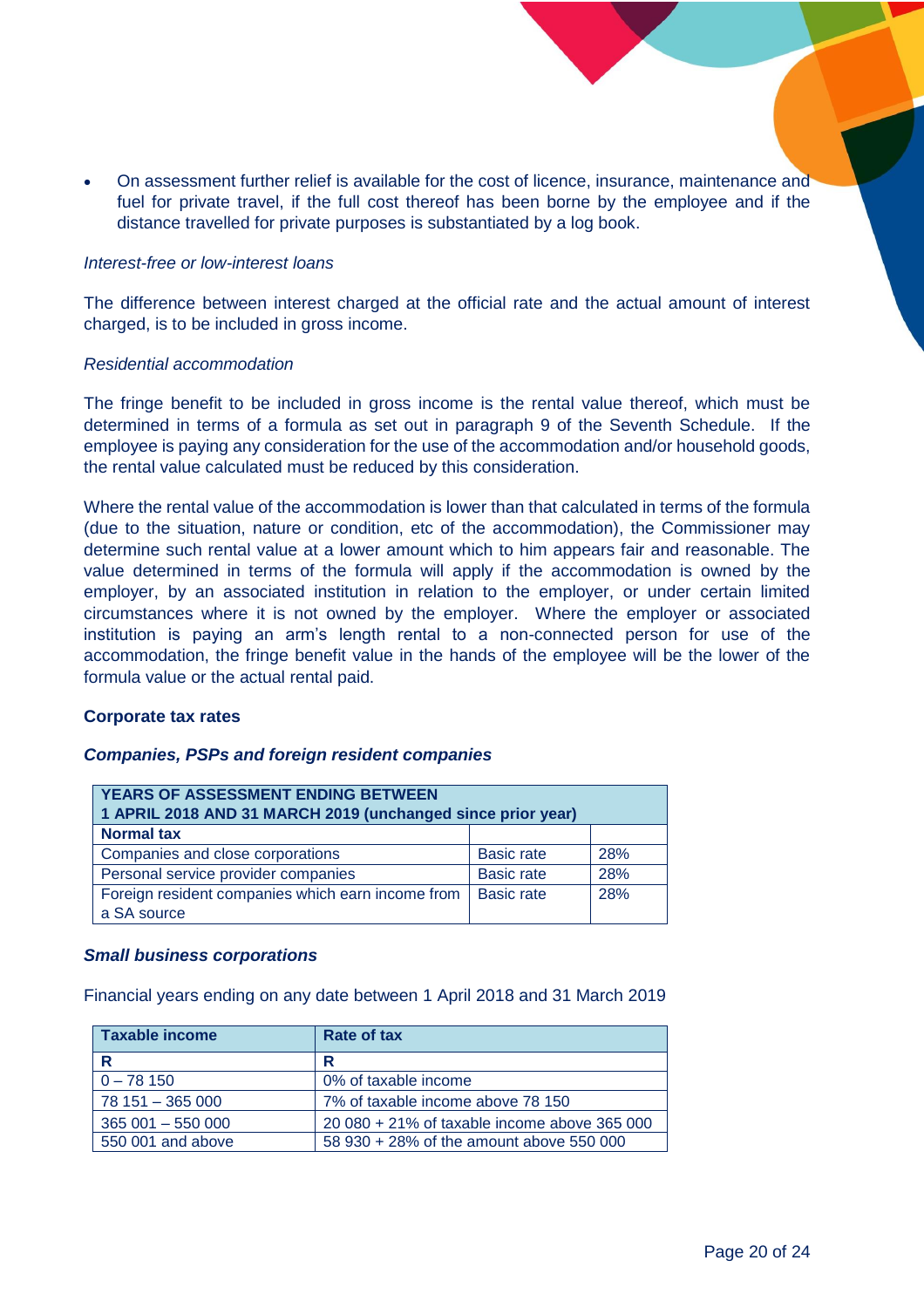

Financial years ending on any date between 1 April 2017 and 31 March 2018

| <b>Taxable income</b> | Rate of tax                                  |
|-----------------------|----------------------------------------------|
| R                     | R                                            |
| $0 - 75750$           | 0% of taxable income                         |
| 75 751 - 365 000      | 7% of taxable income above 75 750            |
| $365001 - 55000$      | 20 248 + 21% of taxable income above 365 000 |
| 550 001 and above     | 59 098 + 28% of the amount above 550 000     |

# <span id="page-20-0"></span>*Micro businesses*

Financial years ending on any date between 1 March 2018 and 28 February 2019 (unchanged since prior year)

| <b>Taxable turnover</b> | Rate of tax                                  |
|-------------------------|----------------------------------------------|
| R                       | R                                            |
| $0 - 335000$            | 0% of taxable turnover                       |
| $335001 - 500000$       | 1% of taxable turnover above 335 000         |
| $500001 - 75000$        | 1 650 + 2% of taxable turnover above 500 000 |
| 750 001 and above       | 6 650 + 3% of taxable turnover above 750 000 |

# <span id="page-20-1"></span>*Effective capital gains tax rates*

Capital gains on the disposal of assets are included in taxable income.

| <b>Maximum effective rate of tax</b> |         |         |
|--------------------------------------|---------|---------|
|                                      | 2018/19 | 2017/18 |
| Individuals and special trusts       | 18%     | 18%     |
| Companies                            | 22.4%   | 22.4%   |
| Other trusts                         | 36%     | 36%     |

## <span id="page-20-2"></span>**Other taxes, duties and levies**

## <span id="page-20-3"></span>*Value-added Tax (VAT)*

From 1 April 2018, VAT will be levied at the standard rate of 15% (previously 14%) on the supply of goods and services by registered vendors. A vendor making taxable supplies of more than R1 million per annum must register for VAT. A vendor making taxable supplies of more than R50 000 but not more than R1 million per annum may apply for voluntary registration. Certain supplies are subject to a zero rate or are exempt from VAT.

# <span id="page-20-4"></span>*Transfer duty*

Government proposed to raise the duty-free threshold on the purchase of a residential property from R750 000 to R900 000, in order to provide relief for lower- and middle-income households.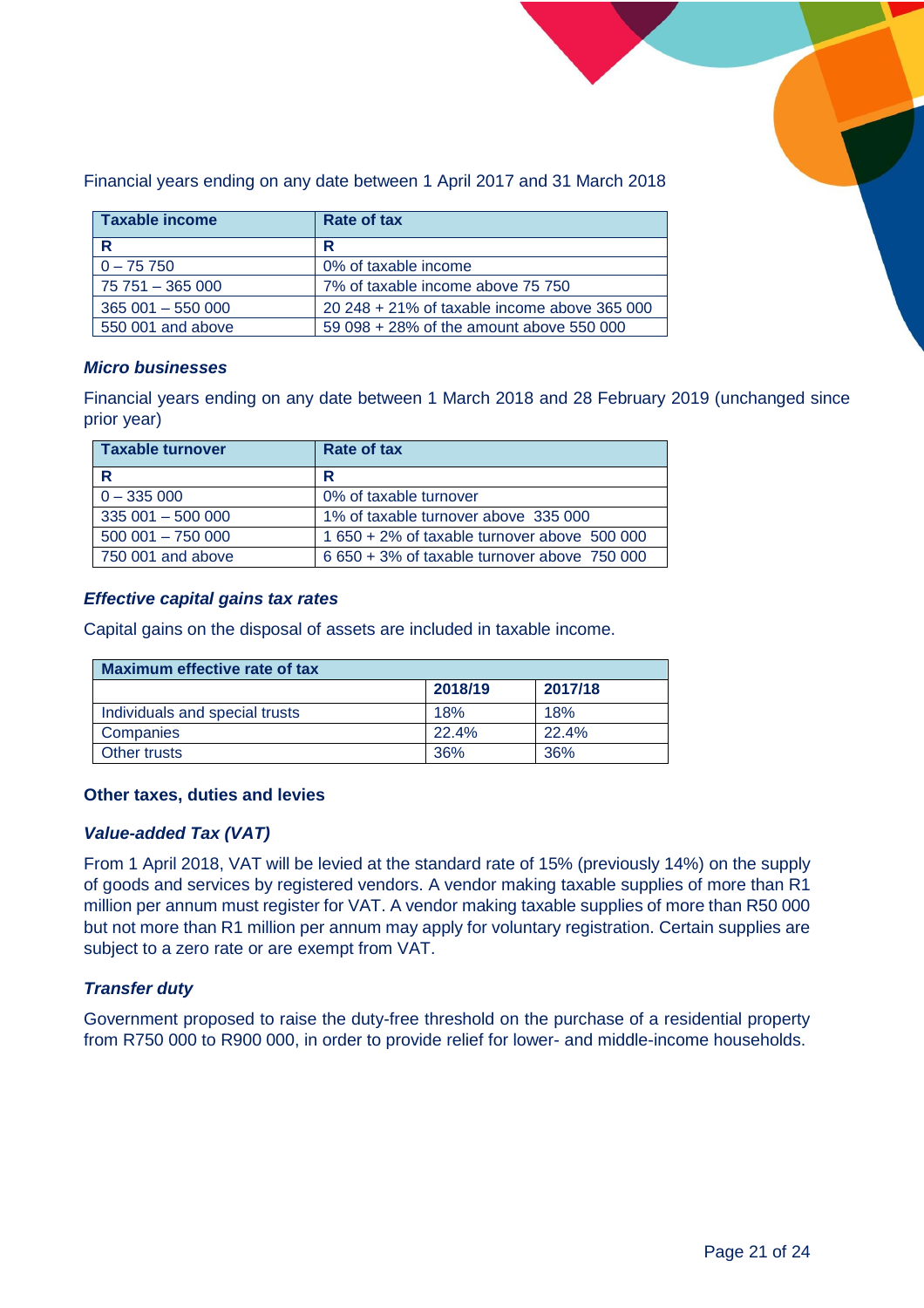Transfer duty is payable at the following rates on transactions in respect of acquisition of property on or after 1 March 2017 which are not subject to VAT.

| Value of property (R) | Rate                                            |
|-----------------------|-------------------------------------------------|
| $0 - 900000$          | $0\%$                                           |
| $900001 - 125000$     | 3% of the value above 900 000                   |
| 1 250 001 - 1 750 000 | 10 500 + 6% of the value above 1 250 000        |
| $1750001 - 2250000$   | 40 500 + 8% of the value above 1 750 000        |
| $2250001 - 10000000$  | 80 500 + 11% of the value above 2 250 000       |
| 10 000 001 and above  | $933\,000 + 13\%$ of the value above 10 000 000 |

# <span id="page-21-0"></span>*Estate duty*

Estate duty is levied on property of residents and South African property of non-residents less allowable deductions. The duty is levied on the dutiable value of an estate at a rate of 20% on the first R30 million and at a rate of 25% above R30 million.

A basic deduction of R3.5 million is allowed in the determination of an estate's liability for estate duty as well as deductions for liabilities, bequests to public benefit organisations and property accruing to surviving spouses.

# <span id="page-21-1"></span>*Donations tax*

- Donations tax is levied at a flat rate of 20% on the value of property donated, up to R30 million.
- Donations exceeding R30 million is taxed at a rate of 25%.
- The first R100 000 of property donated in each year by a natural person is exempt from donations tax;
- In the case of a taxpayer who is not a natural person, the exempt donations are limited to casual gifts not exceeding R10 000 per annum in total;
- Dispositions between spouses and South African group companies and donations to certain public benefit organisations are exempt from donations tax.

## <span id="page-21-2"></span>*Securities transfer tax*

The tax is imposed at a rate of 0.25% on the transfer of listed or unlisted securities. Securities consist of shares in companies or member's interests in close corporations.

## <span id="page-21-3"></span>*Tax on International Air Travel*

The tax amounts to R190 per passenger departing on international flights, excluding flights to Botswana, Lesotho, Namibia and Swaziland, in which case the tax is R100 per passenger, remains unchanged.

## <span id="page-21-4"></span>*Skills Development Levy*

A skills development levy (SDL) is payable by employers at a rate of 1% of the total remuneration paid to employees. Employers paying annual remuneration of less than R500 000 are exempt from the paying the levy.

## <span id="page-21-5"></span>*Unemployment Insurance Contributions*

Unemployment insurance contributions are payable monthly to SARS by employers on the basis of a contribution of 1% by employers and 1% by employees, based on employees' remuneration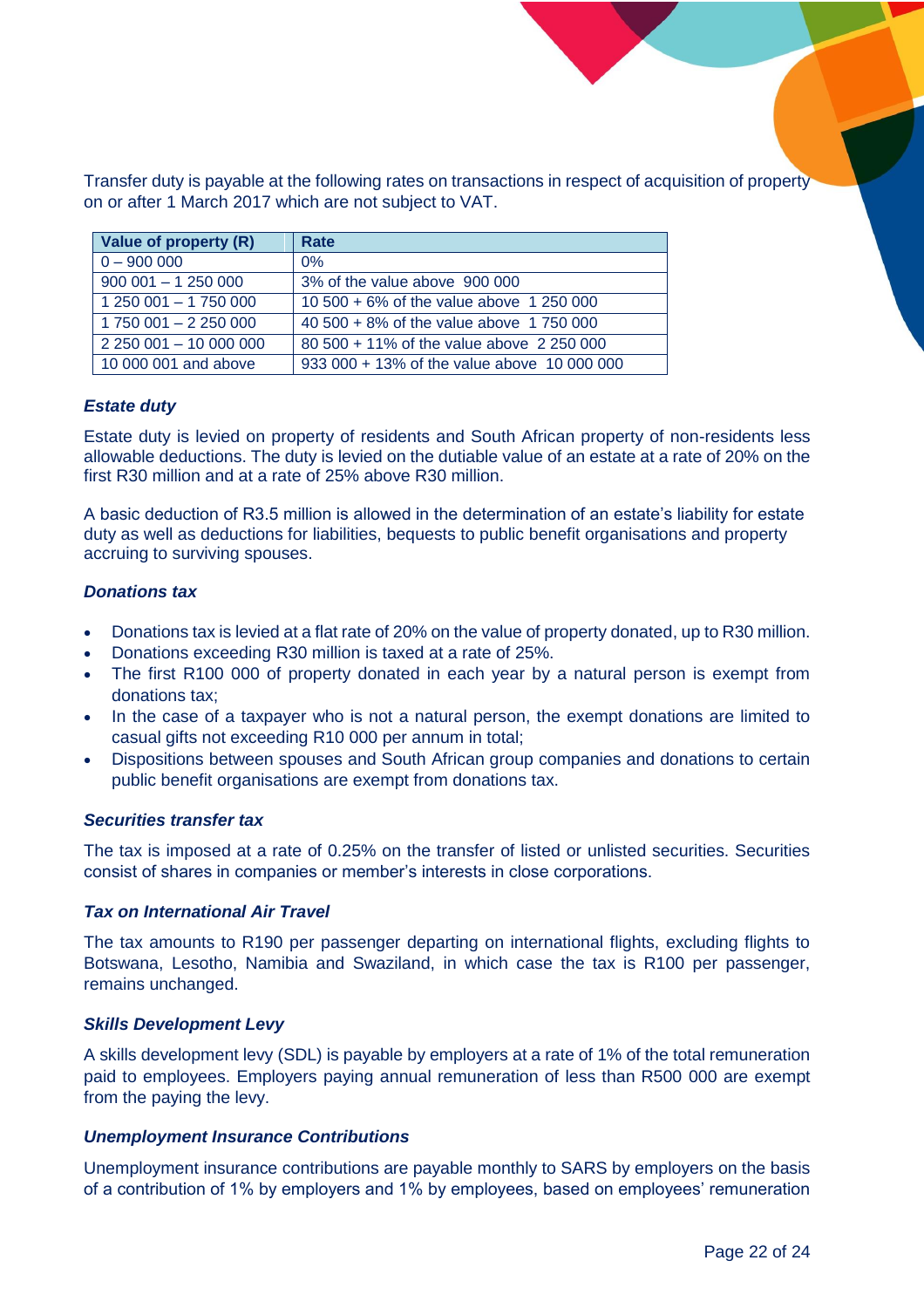below a certain amount. Employers not registered for PAYE or SDL purposes must pay the contributions to the Unemployment Insurance Commissioner.

This bulletin has been prepared by The South African Institute of Chartered Accountants (SAICA) for the use of members of SAICA and may not be copied or reproduced by persons who are not members or associates of the Institute unless prior written permission is obtained from SAICA.

*Please note that while every effort is made to ensure accuracy, SAICA does not accept responsibility for any inaccuracies or errors contained herein.*